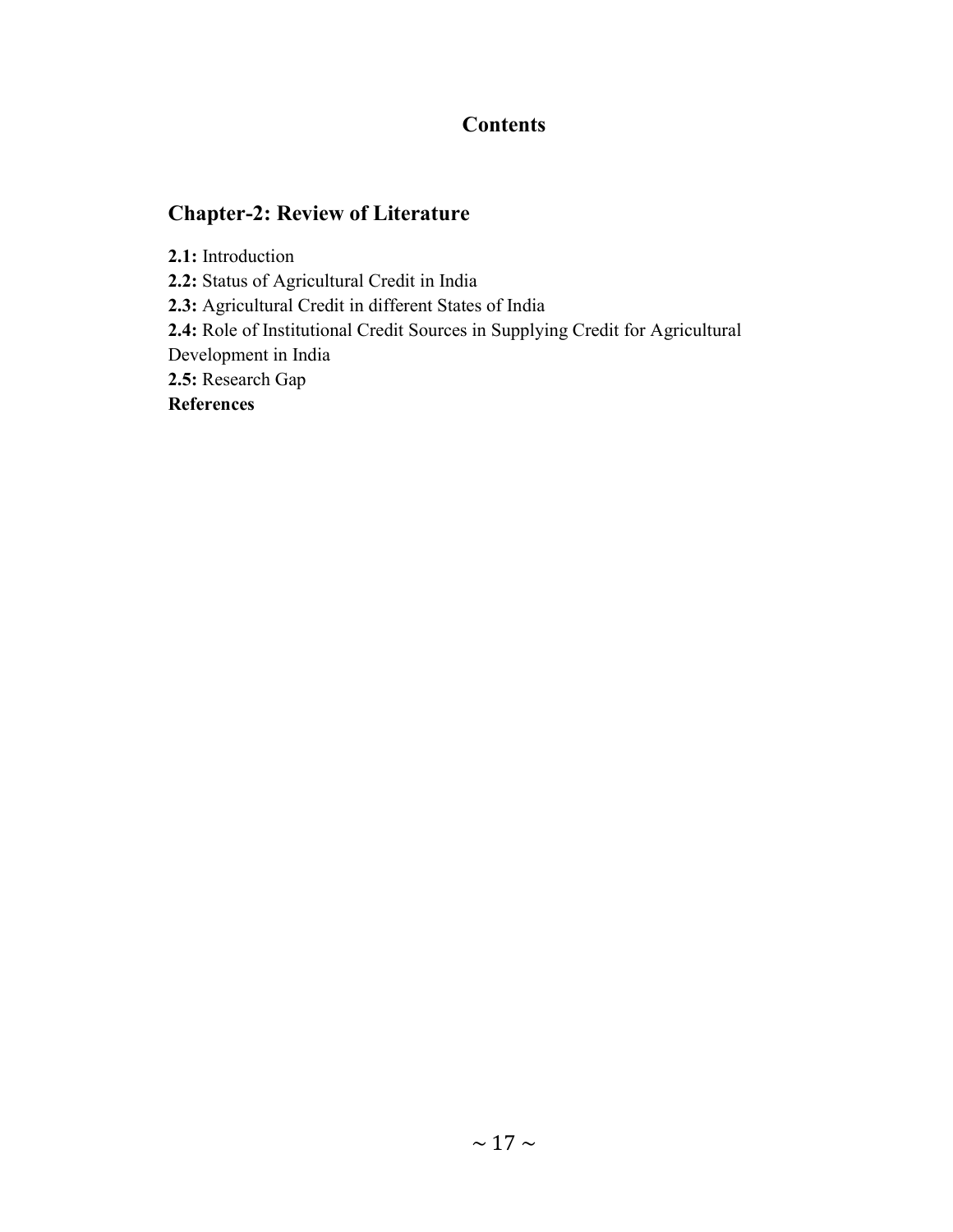## CHAPTER- 2

### REVIEW OF LITERATURE

### 2.1: Introduction

Review of literature has important relevance with any research work which helps us to remove the limitations of existing work and may guide to extend prevailing study. Review of earlier studies also directly or indirectly related with the present study, which will further helpful in determining proper research methodology, research design and research gap. Several researches have been conducted by a large number of researchers to analyse the different aspects of role of commercial banks for agricultural development in India. It is not possible to review all the literature on role of commercial banks for agricultural development in India due to several constraints. The present chapter is an unpretentious effort to study on important issues on role of commercial banks for agricultural development in India through review of books, articles published in reputed journals (both print and online), various committee reports and a number of annual reports of various institutions etc. So, the available literature are divided into three major relevant parts according to the area of research-

- 1. Status of Agricultural Credit in India.
- 2. Agricultural Credit in different States of India.
- 3. Role of Institutional Credit Sources in supplying credit for Agricultural Development in India.

### 2.2: Status of Agricultural Credit in India

(Majumber N A, 1999)<sup>1</sup> mentioned that in Indian context, Rural Credit is an integral part of the financial sector and deserves to be treated as such though the public sector bankers concentrated on consumer credit, corporate elite, capital market related activities. But,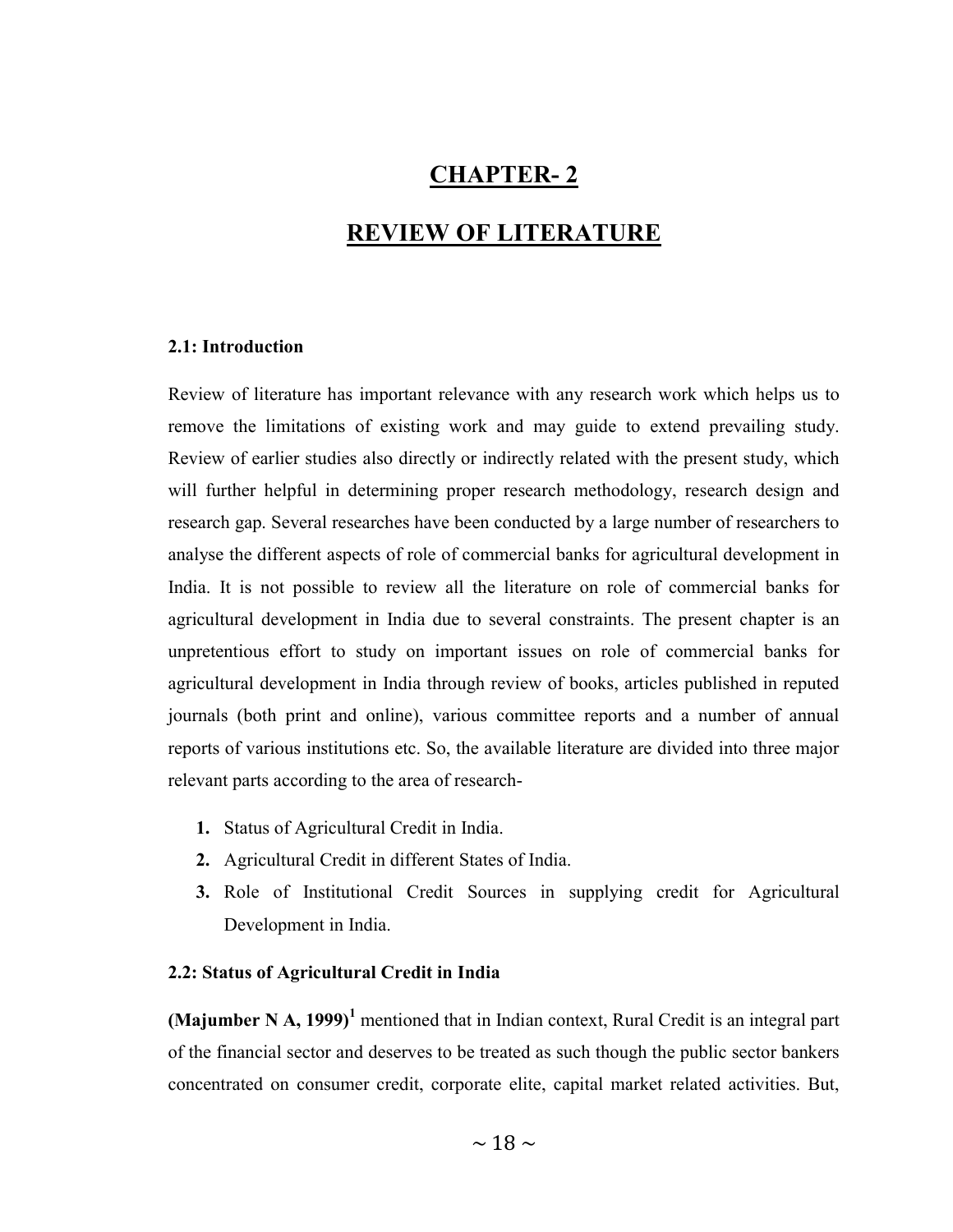United Front Government adopted a policy in June, 1996 to double the size of rural credit in the subsequent five years. R V Gupta committee (Dec,1997) realized that the loss of income of the farmers is not a question of micro level rather the growth potential at macro level due to hi-tech segment in the rural agricultural sector (i.e. Floriculture, Aquaculture, Tissue Culture, Mushroom Cultivation etc).

But the Regional Rural Banks and Cooperatives suffered from large loan default and a virtual erosion of repayment ethics. Author also has shown that so far as commercial banks are concerned, a mountain of liquidity co-exists with large unsatisfied demand for credit, because they are suffering from two problem i.e. high transaction cost and poor repayment performance.

Finally, author suggested that the rural credit delivery system would be both viable and vibrant in the way of linking banks and cooperatives credit institutions with SHGs and NGOs.

(Nair T S,  $(2000)^2$  described the rural financial system in India in categories- i) Formal sectors (i.e. Co-Operatives, Public Sector Commercial Banks and Regional Rural Banks) and ii) Informal sectors (i.e. traders, money lenders, merchants and commission agents). The author reviewed the major trends in rural financial intermediation in India by public sector commercial banks in the post-nationalization period. This paper also reviews the role of newly emerging 'micro finance services' and attempts to develop a healthy rural financial sector.

The author found that the outreach of commercial banks to the rural sector improved considerably between 1971 and 1991 with the help of Small Borrowal Accounts (SBA), IRDP and other various programmes. The author also found that there was a relative fall in the proportion of bank credit flowing to the priority sectors especially agriculture since the mid-1980s. Ultimately, the role of commercial banks with the Govt. is to achieve broad development with Anti-Poverty Programmes. The dominance of commercial banks has declined in the rural financial market after 1990s. It is considered that the high degree of correlation between credit flow and private capital formation. So, due to the decline in credit flow in rural areas there has been a downfall in rural investments. In between 1990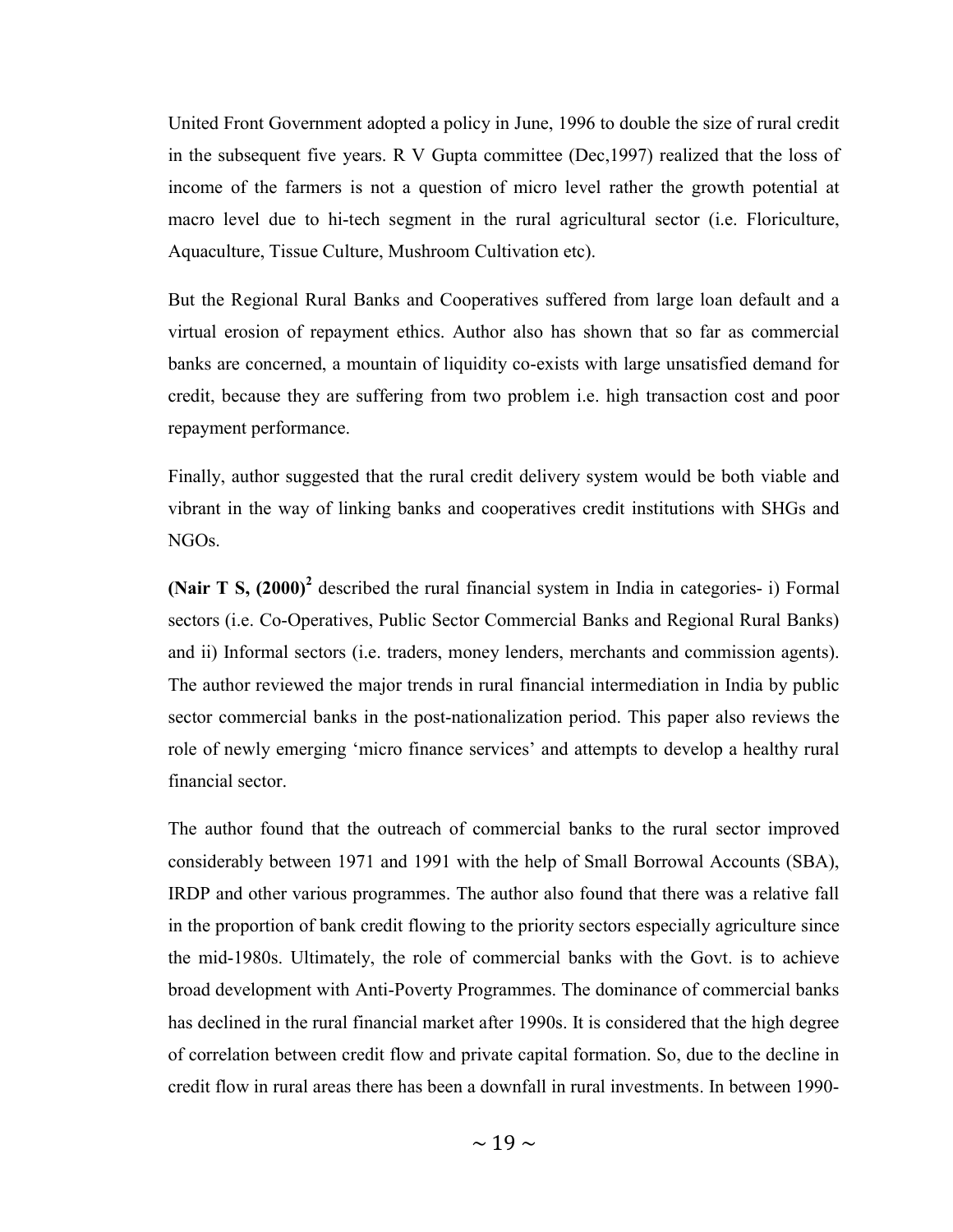91 and 1997-98 the overall credit-deposit ratio declined from 60.4% to 49.6% also supported the above statement. During this period, the incapacity of the formal banking sector, the gap between demand and supply of funds can be fulfilled by the initiative to develop micro finance service with NGOs. It has various advantages like small credit, savings and allied services to those operating at the lower end of the income spectrum with lower transaction cost.

At the last part of this paper, the author discussed the emerging scenario of rural financial system with public sector commercial banks and micro finance services and the experience of the Bank-SHGs linkage programme of the NABARD, because credit could be the prime weapon against rural and urban poverty. So, the credit can play an important role to the rural economy with the improvement of the public investment in agricultural sector, irrigation etc. in the long-run.

(Satyasai K J S & Badatya K C, 2000)<sup>3</sup> found that during pre and post independence up to 1969 the cooperatives were the only source through which demand for rural was met. In the report of RBI, 1998, cooperatives still constituted a dominant segment of the rural market though the other two institutional credit sources (i.e. commercial banks and regional rural banks) contributed 51 %.

In this paper authors attempted to examine the major issues (i.e. evaluation, performance, restructuring) of cooperative system and argued for a total revamping of the rural credit system to provide satisfaction of the ultimate borrowers at the minimum cost the integration of short and long term wings and removing one of the tiers and exploiting scope and scale economies available in rural lending.

Authors also in fabour of the unitary structure in disbursement of loans and transaction cost in the long term, which appears to be more efficient than the federal structure comparatively. Authors also revealed that the cooperative system should provide all type of financial services such as money transfer, restricted area operation and activities inability to cater to credit needs for all purposes from a single outlet, low level professionalization etc have to be overcome to achieve the real success with its full advantage of close interface with the clientele.

 $\sim$  20  $\sim$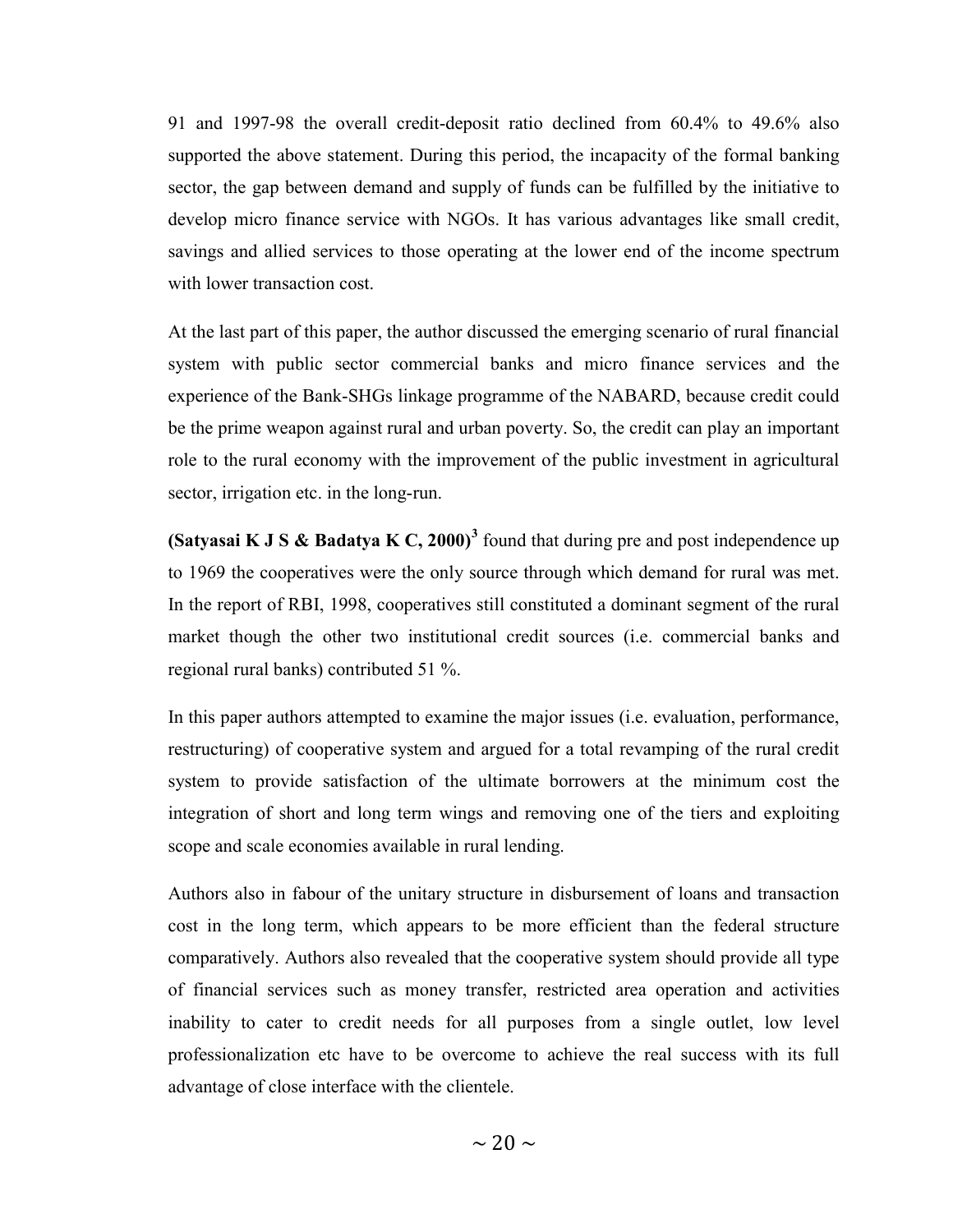(Shivamaggi H B, 2000)<sup>4</sup> believed that the rural banking has made only quantitative progress excluding the qualitative improvement in India. In this paper, the author studied that most of the rural banking institutions (i.e. Commercial Banks, Co-operative Banks and Regional Rural Banks) are suffering from various problems to serve credit in rural India. In order to provide specialized banking for agriculture, bank managements should work out their programmes freely without any government interference.

The author also suggested that the banking policy should be formulated with an aim to encourage the farmers through incentives and direct access to NABARD finance. He further argued some points like institution-building through nurturing special skills, a positive management attitude and a culture conducive to healthy rural banking.

(Rao K G K S, 2002)<sup>5</sup> wanted to analyze the cost of credit of commercial banks in a deregulated environment on the basis of basic statistical return data in respect of large borrowal accounts. This study is mainly confined to the years 1999 and 2000, when banks have the freedom to fix their Prime Lending Rates (PLR) which depends on the cost of borrowed funds, intermediation or transaction costs and the competitive market conditions. The author observed that the subsidization of interest rates either with reference to priority sectors or size of loans has virtually vanished; there is an imperative need to evolve a suitable information system in respect of Small Borrowal Accounts (SBA) at par with that of Large Borrowal Accounts (LBA), preferably through repetitive sample surveys.

(Patil B V, 2005)<sup>6</sup> raised some important problems of the localized banking institutions (i.e. Regional Rural Banks and Cooperative Banks) in this paper. Some of these problems are- i) Relationship between banks and clients, ii) Delayed in the relief to the borrowers and finally when it is provided, it become as a government announcement rather than a normal response from the banking system, as a result rural people identify banking with the state with attendant problems in long-run, iii) In case of loan waivers, large commercial banks suffer less compare to the localized banks as their entire lending into the agriculture sector, iv) In term of financial capacity these localized banks are very much dependent to the NABARD and v) The health of localized banks affected a lot due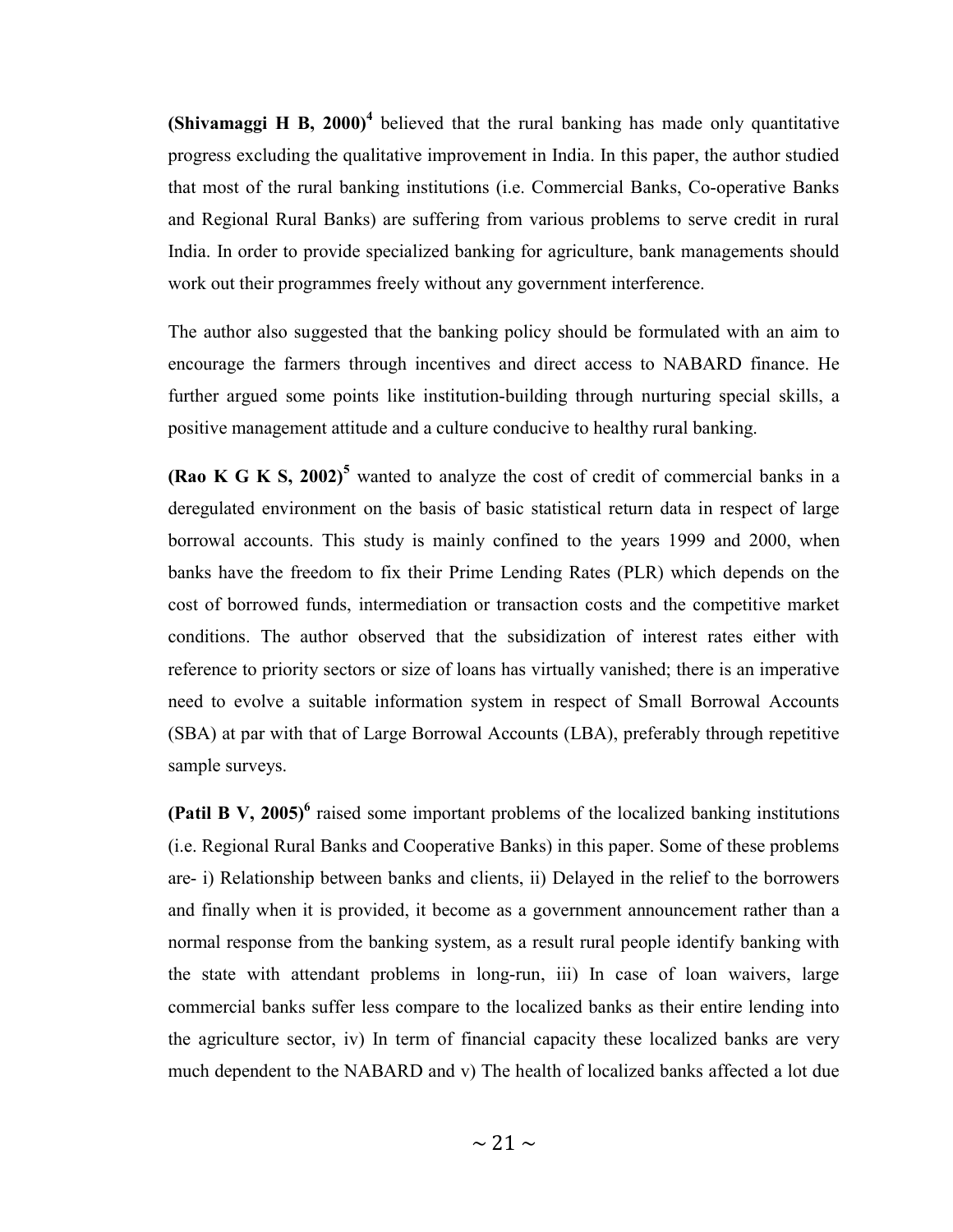to the decline of number of rural borrowers as the rural Credit-Deposit (C-D) Ratio reduced badly.

The Jagdish Capoor Committee appointed by the Government of India had examined these matters carefully and made some recommendations for revitalization of cooperative banks, but the effective decisions in these matters are yet to be taken.

Finally the author mentioned that the government should step forward to take proper initiatives for the revitalization of credit cooperative banks and other localized banks.

(Iyer R, 2005)<sup>7</sup> believed that the co-operative banks can play an integral role in development and poverty alleviation in India and transforming liquid assets into more liquid demand deposits. The author also referred three major problems of co-operative banks in the Indian economy- i) Mismanagement of resource allocation and overlapping the jurisdictions of Reserve Bank of India and State Government, ii) Political interference in co-operative banks, iii) Inefficient management and lack of skilled staff in co-operative banks and iv) Market discipline regarding the supervision of co-operative banks.

Lastly, author addressed some remedies to improve the efficiency of co-operative banks like transparency of information, effective market discipline, minimizing political interference and improved management expertise etc.

(Varman P M, 2005)<sup>8</sup> has realised that banking habit of the people seem to be a major factor that affects profitability, productivity and sustainability of banks. Microfinance programmes through SHGs and NGOs in several part of India came into existence with the potential to minimize the problem of inadequate access of banking service to the poor. So in this paper, the author attempted to examine whether there is any association between the growth of SHGs and the female bank deposit accounts and whether SHGs have a tendency to influence the account holding in formal banks.

In this paper, author established the fact that there is a moderate association between the growth of per-capita SHGs of females and the growth rate of per-capita bank deposit accounts of females of a macro level. Finally, the study has revealed that microfinance SHGs in India, (i.e. informal organization) intentionally or unintentionally helps formal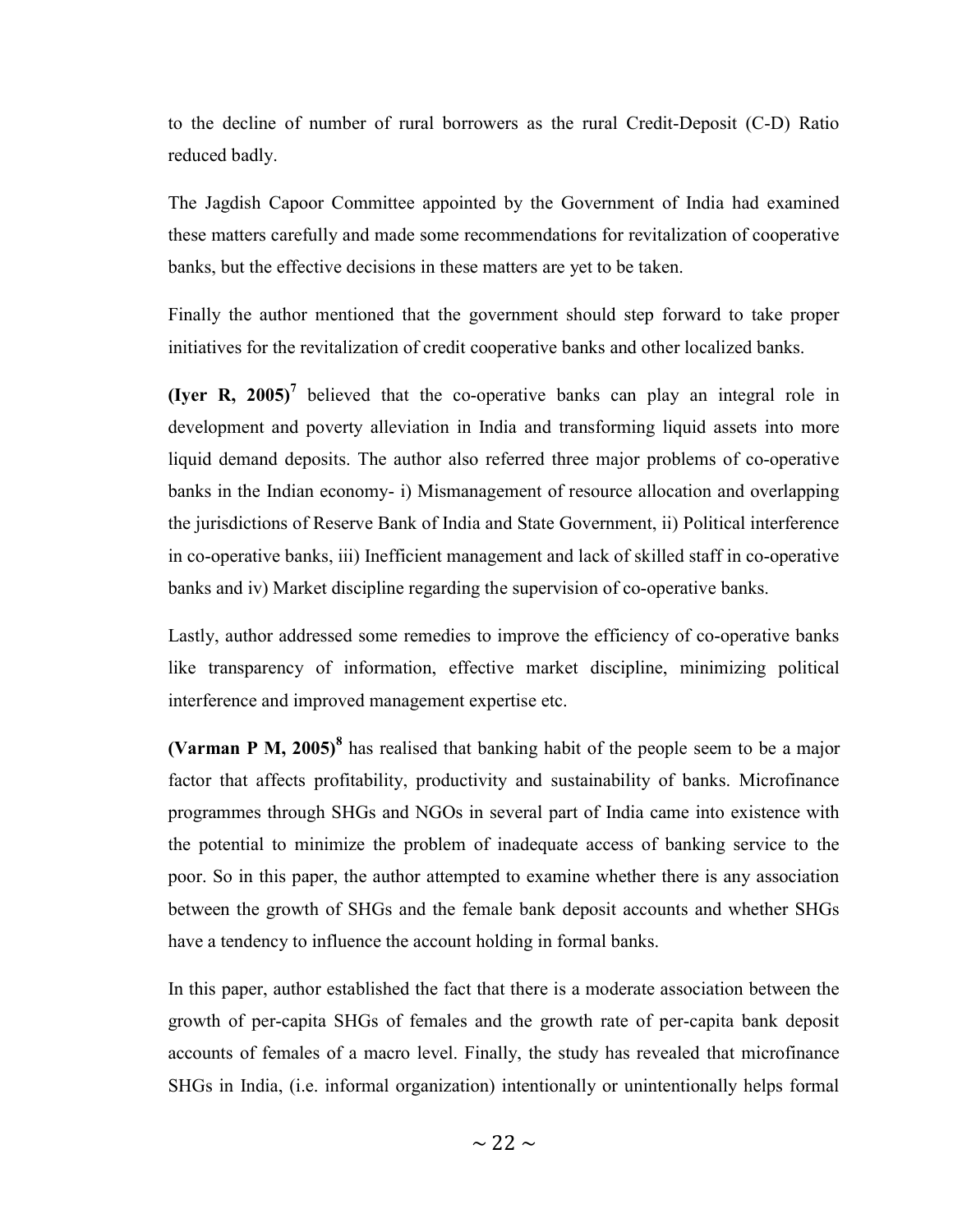banks by increasing the number of accounts by inculcating banking habits in rural people especially the women. The author also found that the leadership position of each SHG is systematically rotated over appropriate time which will have more exposure to formal banking system.

(Harper et al., 2005)<sup>9</sup> examined the spread of the Co-operative- SHG Linkage across states, the relationship between commercial success of co-operative banks, the extents of the linkage established and the impact of such linkages on their performance.

The authors suggested that if SHGs are linked to Primary Agricultural Credit Societies (PACS) rather than to DCCB branches, then both customers and banks can be benefited and also it is important to ensure the safety of the savings of SHG members through proper deposit insurance.

Lastly, they said that NABARD is responsible for overall institutional development of the co-operative banking sector through the maximization of potential benefits of both customers and banks.

(Sahu G B & Rajasekhar D, 2005-06)<sup>10</sup> wanted to establish the relationship between banking sector reform and credit flow to Indian agriculture by analyzing the data on the total outstanding credit provided by the Scheduled Commercial Banks (SCBs) to the agricultural sector the period 1981 to 2000.

This analysis revealed that the share of credit to agriculture in total net bank had significantly declined, especially after the introduction of banking sector reforms and scheduled commercial banks provided larger quantum of funds to activities earning higher interest income. Authors also remarked that credit flow to agriculture was negatively associated with investment in Government securities, credit subsidy and proportion of credit provided by the cooperatives and increasing lending rate reduces the credit disbursed to agriculture by SCBs.

Finally, authors have the key observation that interest rate serves the usual allocative role of equating supply and demand for loanable funds and also affects the average quality of lenders loan portfolio. They have given an important suggestion that the reduction in the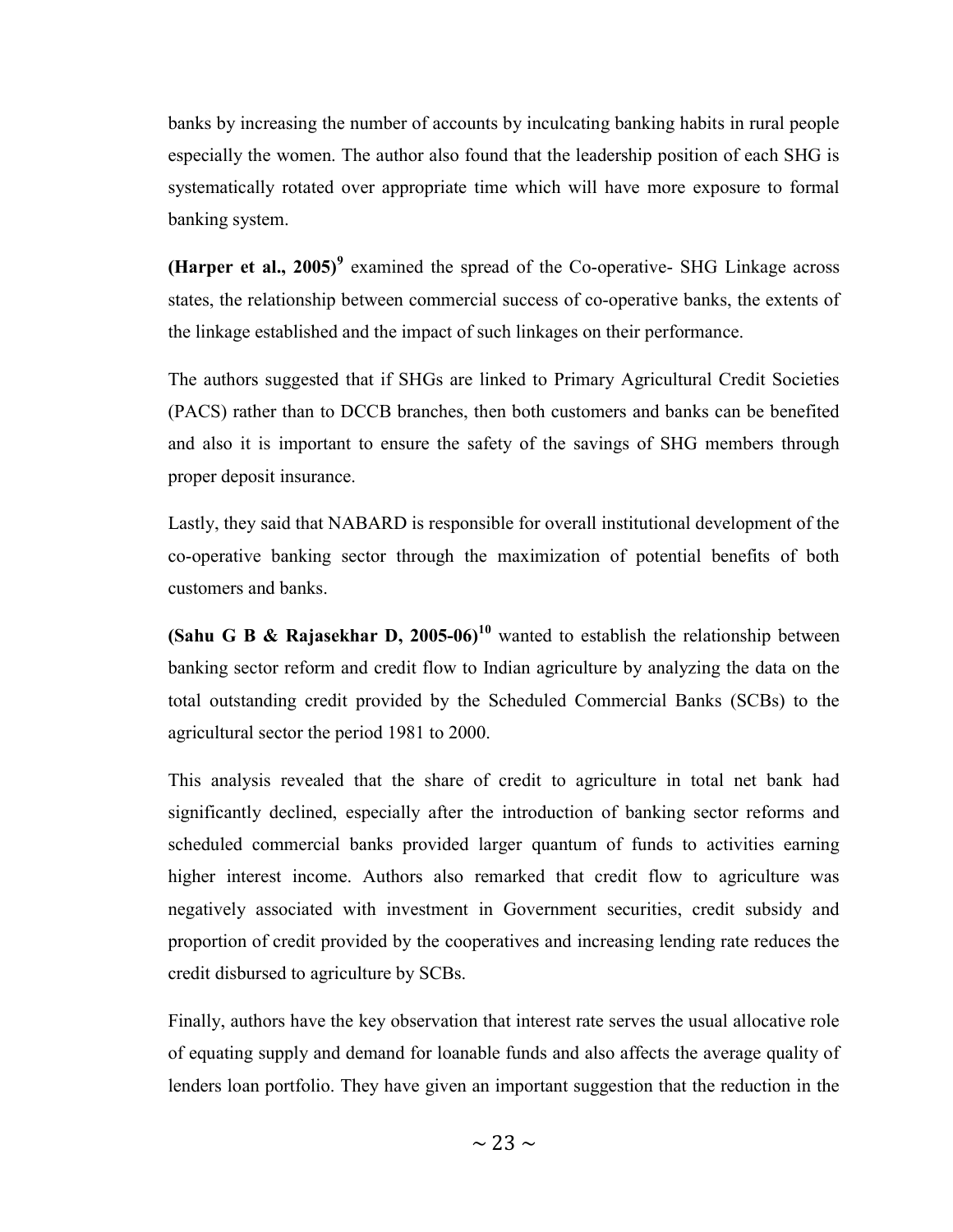cost of lending (i.e. financial cost or transaction cost or risk cost) be the prime objective of the financial institution to reduce the burden of credit subsidy.

(Mohan R, 2006)<sup>11</sup> discussed the status of agricultural credit from British Colonial Government (1870s) to the late 1990s and also explained issues related to equity, efficiency and trends in rural credit and the possible way-outs from these problems and lastly the official stand in this regard.

In the first part of this paper, the author discussed the historical overview of agricultural credit started with the dominant role has played by the Co-operative in the British Colonial Government since 1870s. After establishment of Reserve Bank of India, it played a central role in task of building the co-operative credit structure for both shortterm credit and long-term credit. But there was a substantial change in the scenario of agricultural credit from 1960s to 1980s. Nationalization of the commercial banks in 1969 acted as a catalyst to extend the agricultural credit and also the introduction of Green Revolution required adequate availability of credit that could help to purchase the inputs. A specialized bank for rural credit namely Regional Rural Bank was established at the end of 1977 and ultimately the NABARD was set up in 1982 to provide credit and refinancing function of RBI in relation to state co-operatives and RRBs. NABARD has been also playing a catalyst role in micro-credit with SHGs and also administers the Rural Infrastructure Development Fund (RIDF).

But, the rural financial institutions were characterized by several weaknesses like decline in productivity, efficiency, erosion of repayment and profitability etc. till 1991, so various committees and task forces are constituted by the Govt. to revive from these problems and they made various recommendations accordingly. Over the years there has been a significant increase in the access of rural people to institutional credit from the period of bank nationalization to till date.

The author also raised some issues related to the agricultural credit in this paper. First one is regional distribution; the southern states stand out with higher share of agricultural credit compared with northern and central regions, and the eastern and north-eastern regions are extremely low in per-capita extension of agricultural credit. So, we found a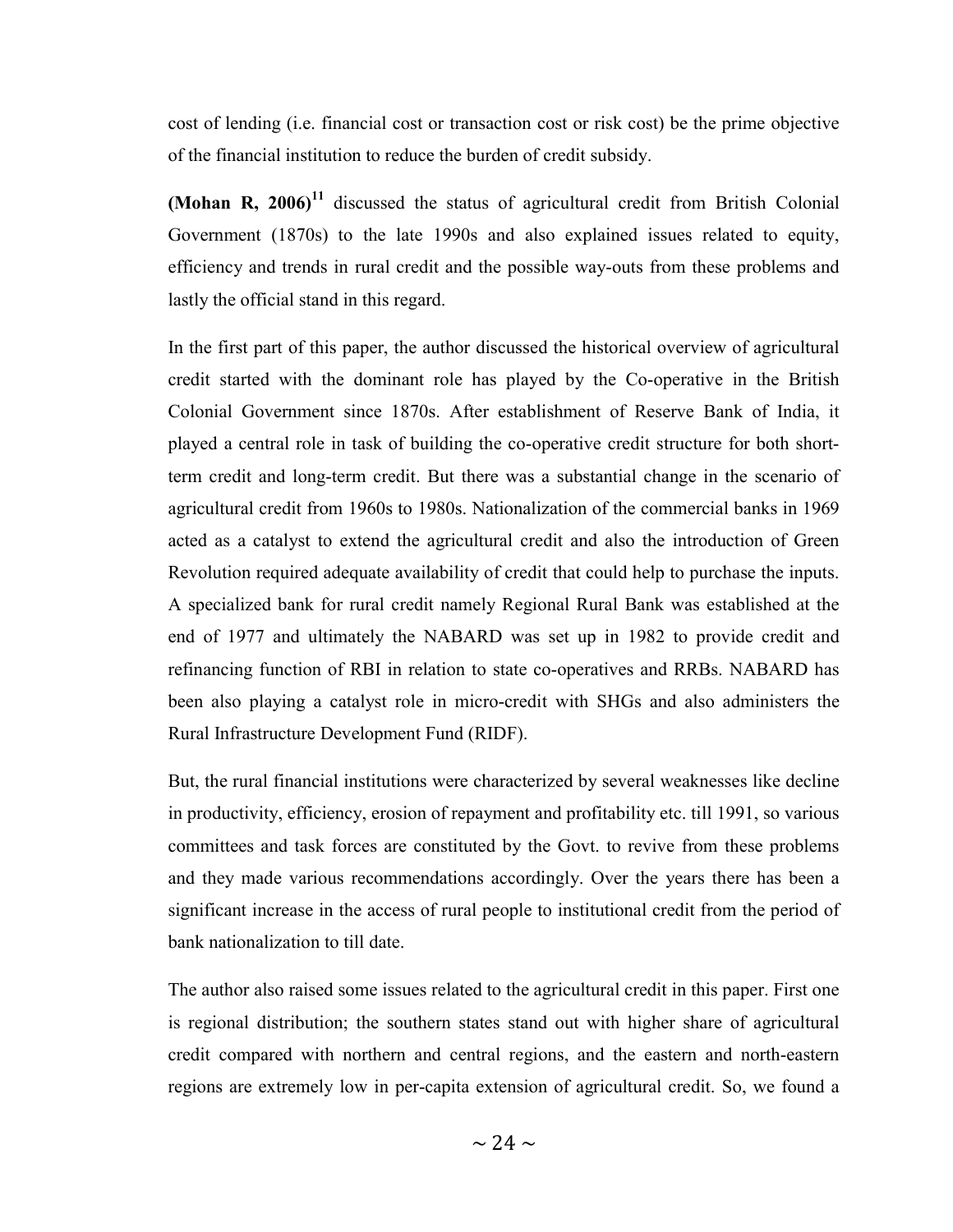huge disparity among various regions of the country in the per-capita extension of agricultural credit. Another issue is Non-Performing Assets (NPAs) in agriculture for commercial banks. During the period of 1980s and 1990s, there has been a change in demand for food in the country due to low per- capita annual income growth; also there has been a significant change in the supply pattern of food. Though India is the larger producer of rice, wheat and coarse grains, but still we can expect huge changes to take place in the supply response to the emerging demand of fruits and vegetables. On the basis of these issues, the author wanted to discuss new growth areas of agriculture in this paper like the improvement of storage facilities, transportation, processing and efficient agricultural marketing system. And we need newer forms of credit assessment and risk management system, besides these upgrading skills, changes in attitudes and mind sets help to provide better environment.

The author found that though the overall flow of institutional credit in India has increased over the years but there are several gaps in the system. So, the author made some suggestions in this regards that a strong and vital agricultural and financial institutions are needed to cater to the requirements of finance for building the necessary institutional and marketing infrastructure.

(Satish P,  $2007$ )<sup>12</sup> discussed three important areas which has been prevailing in the beginning of the post-reform era. These are as follows- i) The drained of energy of the institutional architecture for rural credit, ii) Disincentivisation of credit flow to agriculture through the mechanical application of Basel norms and iii) squeeze on resources available for agricultural credit operations.

The author also argued several policies for the promotion of the rural financial market with uninterrupted flow of credit to agriculture in systematic efforts.

(Ramakumar R & Chavan P, 2007)<sup>13</sup> found that the most significant increase in the supply of credit to agriculture has been claimed by the newly formed Government in 2004. So, this paper examines credit to agriculture provided by the commercial banks and finds the contrary to the general perception that credit revival began in 2004, the actual revival started in 2000. In the first part of this paper, the trend in growth of agricultural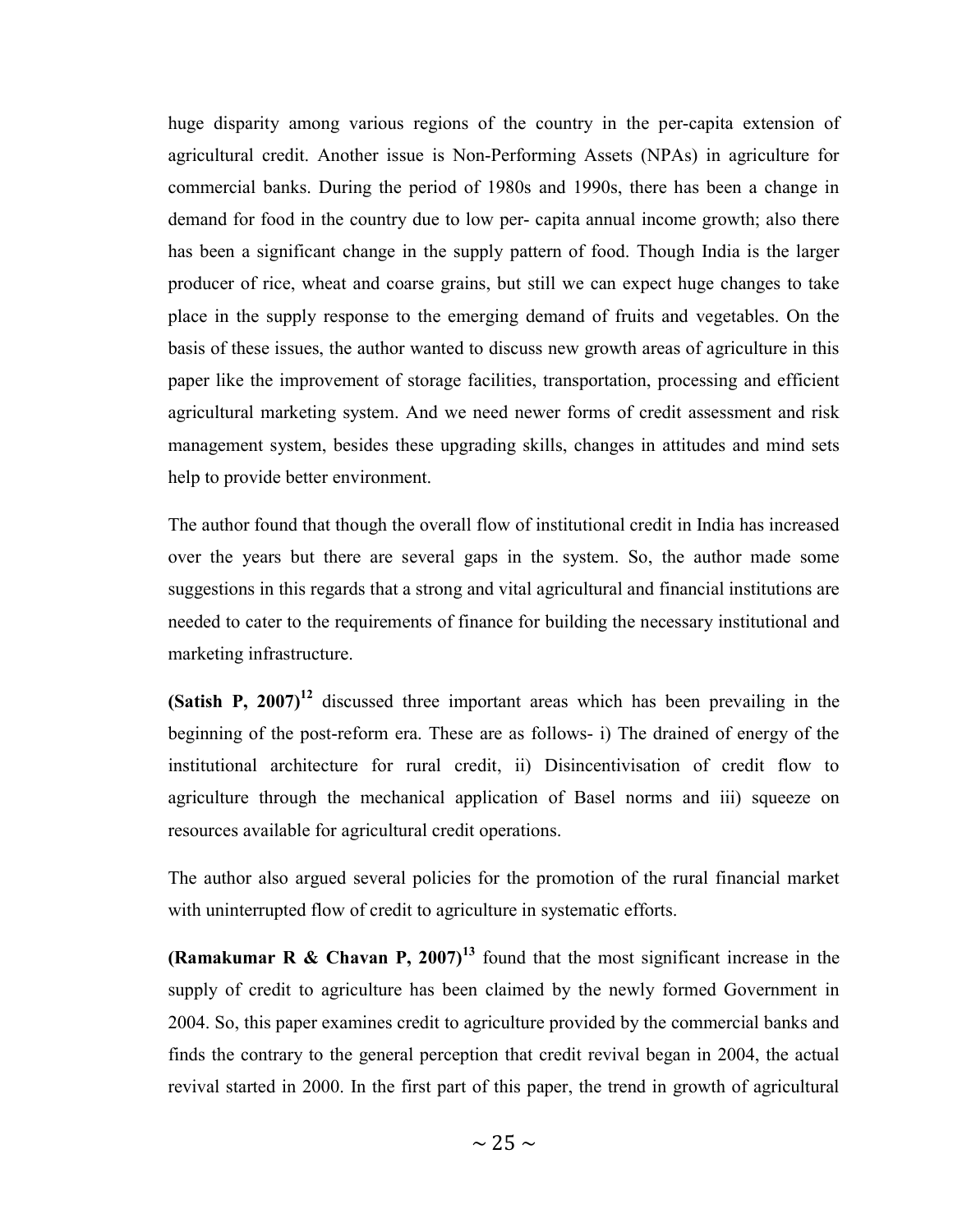credit has been given by authors. According to them, the credit is provided by two waysfirst one is directly (Crop-loans, the supply of fertilizers and seeds etc.), which is called 'Direct Finance to Agriculture'. The second one is called 'Indirect Finance', which does not go directly to cultivators, but to the institutions that support agricultural production in rural areas. The slowdown in agricultural credit in the 1990s has revived after 2000. Between 2000 and 2006, agricultural credit grew by 20.5 % per annum along with the increase in credit to other small-scale industries compared with the 1990s. As a result of this the level of credit reached at a higher position than what it would have been.

Authors also found three distinct features of the growth in agricultural credit. First, the role of Indirect Finance, between 2000 and 2006 about one-third of the total credit was contributed by it. After 1990s, various types of loans (loans to dealers to drip irrigation systems, sprinkler irrigation, agricultural machinery, "agriclinics", "Agribusiness Centres" and loans for the construction and running of storage facilities) were considered as indirect finance to agriculture. An increase in indirect finance is necessary to improve the capacity of farmers to absorb more direct finance. The second one is the increase in loans with large credit limits; it increased sharply from 5.7% in 2000 to 16.8% in 2006. Third one is the benefits of credit expansion to big cultivators. Though the credit outstanding per account for big cultivators were always higher than for small and marginal cultivators, but still the expansion of credit supply to big cultivators is likely to have had a major bearing on the increase in the growth of total direct finance since the late 1990s.

After the evaluation, authors have given four conclusions. First, the growth rate of credit flow to agriculture from commercial banks in the period 2000 to 2006 was significantly higher than the period between 1990 and 2000. Secondly, due to the absence of a sharp growth in direct finance to agriculture the extent of revival of credit flow to agriculture in 2000s was not comprehensive. Thirdly, the entire growth of indirect finance to agriculture in the 2000s originated from major expansion of loans with large limits. Fourthly, the direct finance to agriculture grew rapidly in the 2000s.

(Sharma M & Kumar R, 2008)<sup>14</sup> evaluated the package initiated by the Government of India that aims at reviving the rural short-term co-operative credit (RSTCCS) structure in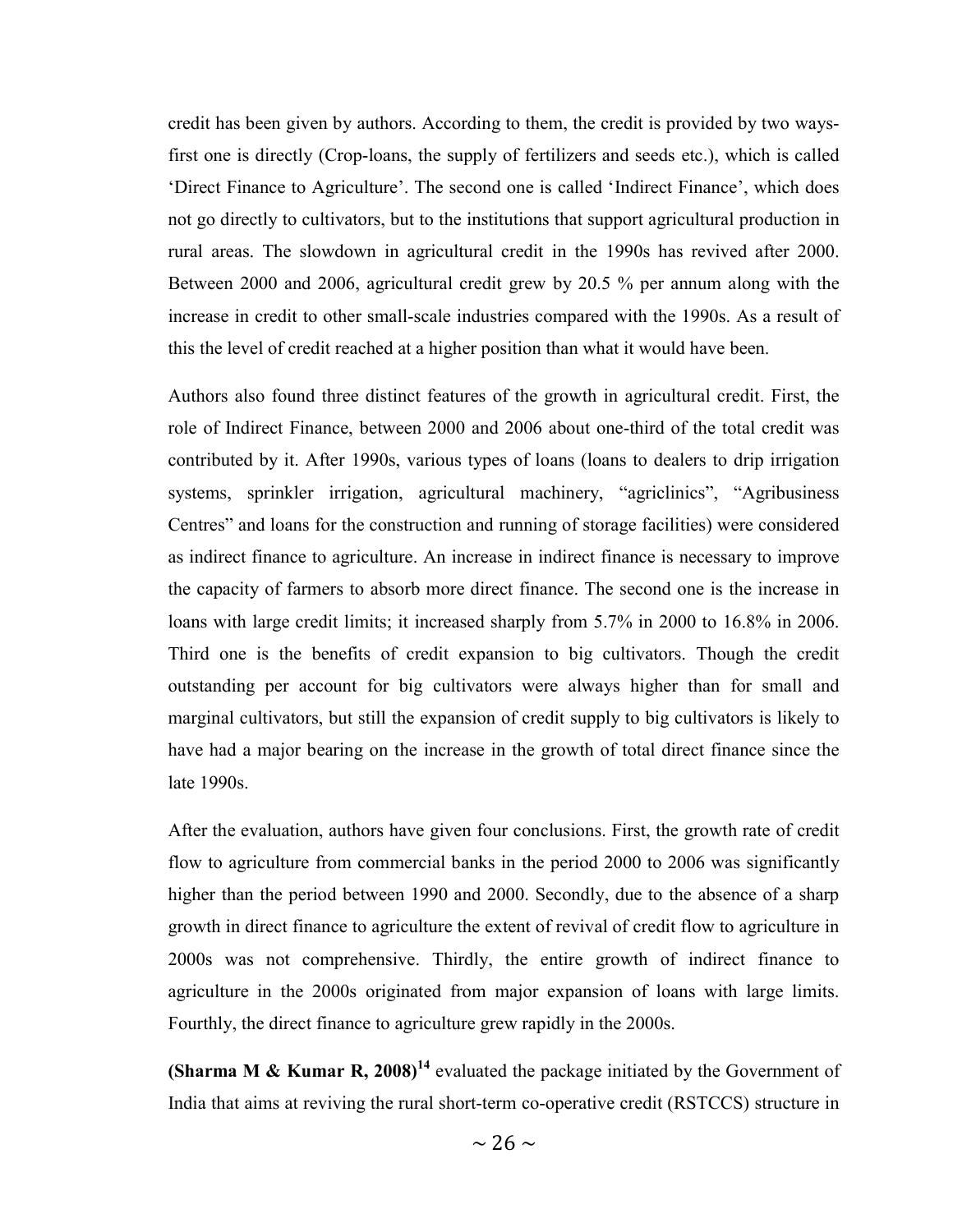the country. They found that the asset quality and performance of RSTCCS are not satisfactory as compare to other commercial banks in India. In August, 2004 the Government of India set up a task force (i.e. Vaidyanathan Committee) to analyse the problems faced by the RSTCCS and suggest an action plan for reviving the rural credit structure. The above Committee has given two recommendations- i) Risk-management system in rural co-operative banking, ii) the participation of the Government in the system in the form of owning share capital.

The authors critically evaluated that the correlation between government shareholding and Non-performing Assets (NPAs) and that between government shareholding and profitability is found insignificant. They also found that the marginal communities remain financially excluded even today, but RSTCCS can play an important role in enhancing financial inclusion to the rural poor in India.

**(Ibrahim M S, 2011)**<sup>15</sup> evaluated the operational performance of the commercial banks in India with especial reference to the Scheduled Commercial Banks since 2000. In order to analyse the operational performance of commercial banks in India, the author has selected some indicators such as Aggregate Deposits, Total Credits, Investments made by the banks and Priority Sector Lending etc. Finally, all the indicators showed that the operational performance of Indian Scheduled Commercial Banks has improved since the year 2000.

(Chavan P,  $2013$ )<sup>16</sup> analysed the trends in credit to agriculture from all formal institutions and of capital formation in agriculture and also discussed the possible reasons behind a growing disconnect between credit and investment in agriculture. The author found that the rate of capital formation in Indian Agriculture witnessed a steady rise with increase in rate of savings from 1969 to 1979 because banks can only transform the deposits from surplus sector into credit for the deficit sector. Over the following period capital formation in agriculture faced stagnation but lastly it started increasing during the 2000s.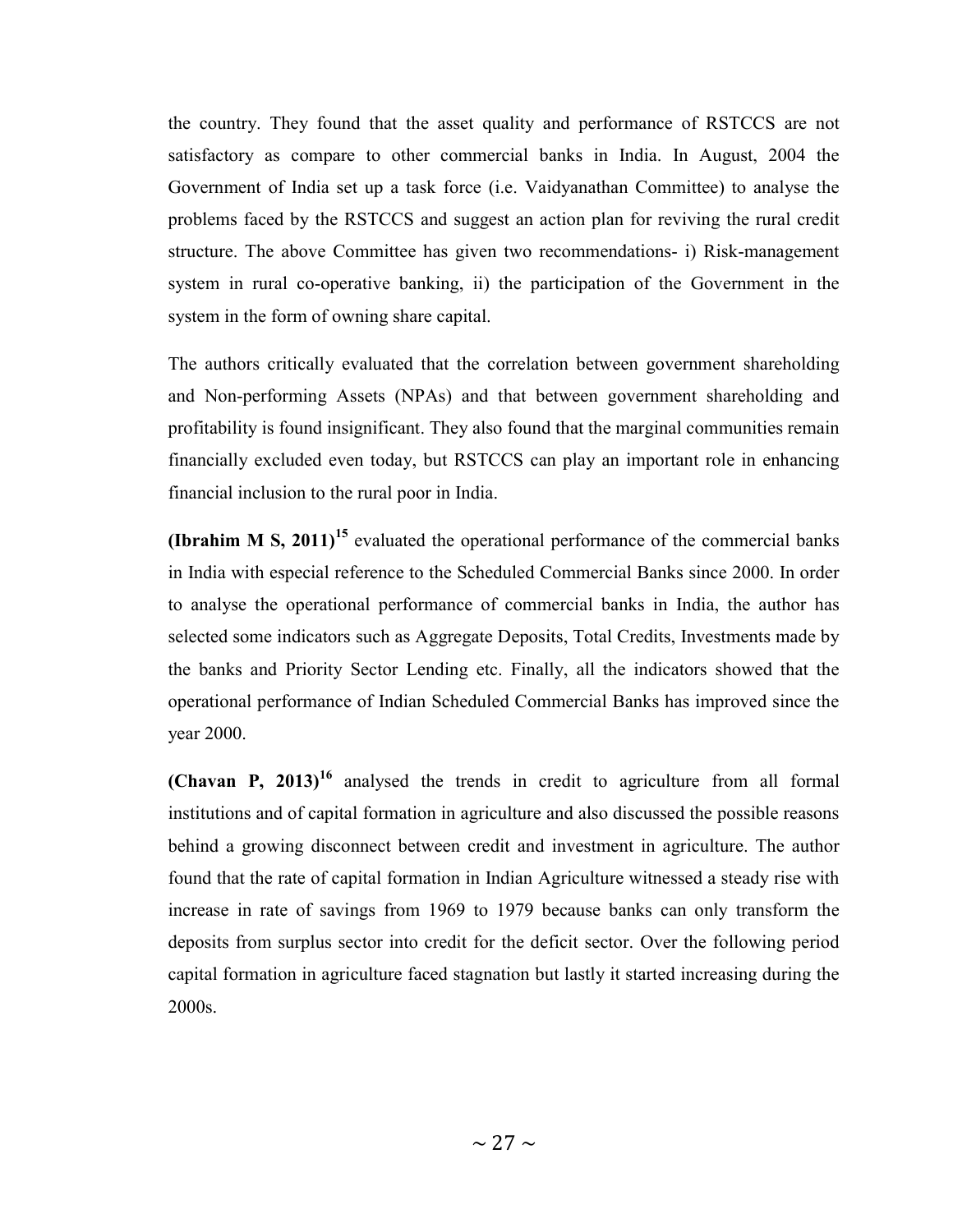Finally the author brought the conclusion that a growing disconnect between agricultural credit and capital formation in Indian Agriculture in the 2000s due to give greater emphasis on short-term agricultural credit over long-term credit.

(Singh P, 2014)<sup>17</sup> analysed the trends in investment in Indian agriculture by giving special emphasis on the period of economic reforms both at national and state level. The author observed that public investment in agriculture started to decline in the 1980s both national and state level because, government started more spending its resources for current expenditure on subsidies for fertilizers, irrigation, electricity, credit and other agricultural inputs rather than investment. As a result, the agricultural growth rates slowed down significantly during post reform period. The author concluded by suggesting that a reversal of neo-liberal policies in agriculture would revive the livelihood systems of rural households in India.

#### 2.3: Agricultural Credit in different States of India

(Bhende M J,  $1986$ <sup>18</sup> analysed different aspects of rural financial market in three villages of South India- i) Shirapur (Solarpur district, Maharashtra), ii) Kanzara (Akola district, Maharashtra) and iii) Aurepalle (Mahbubnagar district, Andhra Pradesh). The author compared the role of institutional credit with informal sources in terms of several aspects (i.e. higher education, older heads of households, larger family size and larger farm size) among these three villages.

Finally, the author found that the Aurepalle village (Andhra Pradesh) was more dependent on traditional private money lenders, whereas Shirapur and Kanzara (Maharashtra) were more dependent on co-operative societies and land development bank as a source of credit. The author also found that the households with larger families and higher dependency ratios were more prone to default.

(Veerashekharappa,  $1996$ <sup>19</sup> believed that there are huge disparity across the region and accessibility of timely credit regarding the institutional credit due to political intervention. In this paper the author examined the influence of political intervention in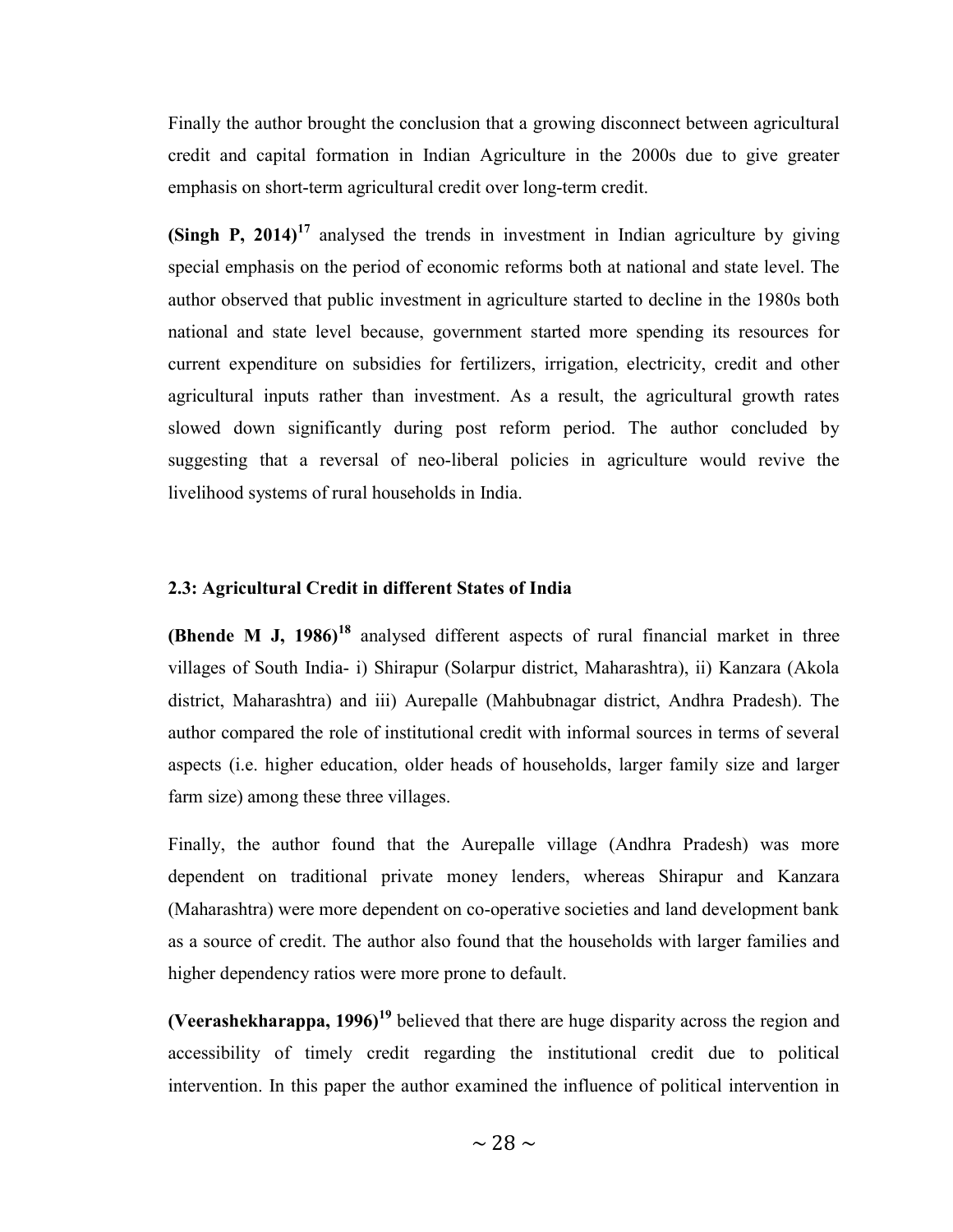order to expand and delivery of institutional credit in two districts of Uttar Pradesh- i) Raebareli and ii) Sultanpur, represented in parliament by two former prime ministers.

With help of this study, the author has established his hypotheses by remarking that these two districts are having better service compared to others due to political intervention.

(Veershekharappa, 1997)<sup>20</sup> wanted to examine and analyse the pattern of utilization of farm finance at the micro-level in the Hassan district of Karnataka. Provision of institutional finance for agriculture has long been a concern of policy in India. The Government of India, from time to time, has taken a number of steps to improve institutional credit in India. Although the government has succeeded to increase the importance of farm credit but also the growth in overdue and its adverse impact on the credit delivery system attracted the attention of policy makers, academia and financial experts. So, this study is an effort in this direction with focus on a specific area and deals with the pattern of credit delivery and its utilization and factor affecting overdue.

(Das P K & Maiti P, 1998)<sup>21</sup> wanted to examine three important matters in this paper, first to analyse the movement of credit-deposit ratios of commercial banks in West Bengal from 1972-73 to 1993-94 and compare these ratios with few selected states (Andhra Pradesh, Gujarat, Kerala, Maharashtra, Orissa, Punjab, Tamil Nadu, Uttar Pradesh). Secondly, to what extent credit advanced by banks has helped economic growth in the West Bengal comparing with the other states. Finally, find out the influence of income originating in a state on deposit mobilization of commercial banks in that states.

At the very beginning, authors found that the credit migration in West Bengal and other selected states in India are not so significant. As far as the credit-deposit ratio are concern it showed a downward trend in urban/metropolitan areas of West Bengal and all India throughout the period 1972-73 to 1993-94. And C-D ratio for semi urban areas of both West Bengal and all India had more or less remained stable while that for the rural areas first show a rising and then a falling tendency at above mentioned period. Authors found that there are two uses of credit- 1) credit requirement for working capital (short-term requirement), 2) credit requirement for investment in fixed capital (long-term requirement). Authors used various mathematical tools to find out the crucial relation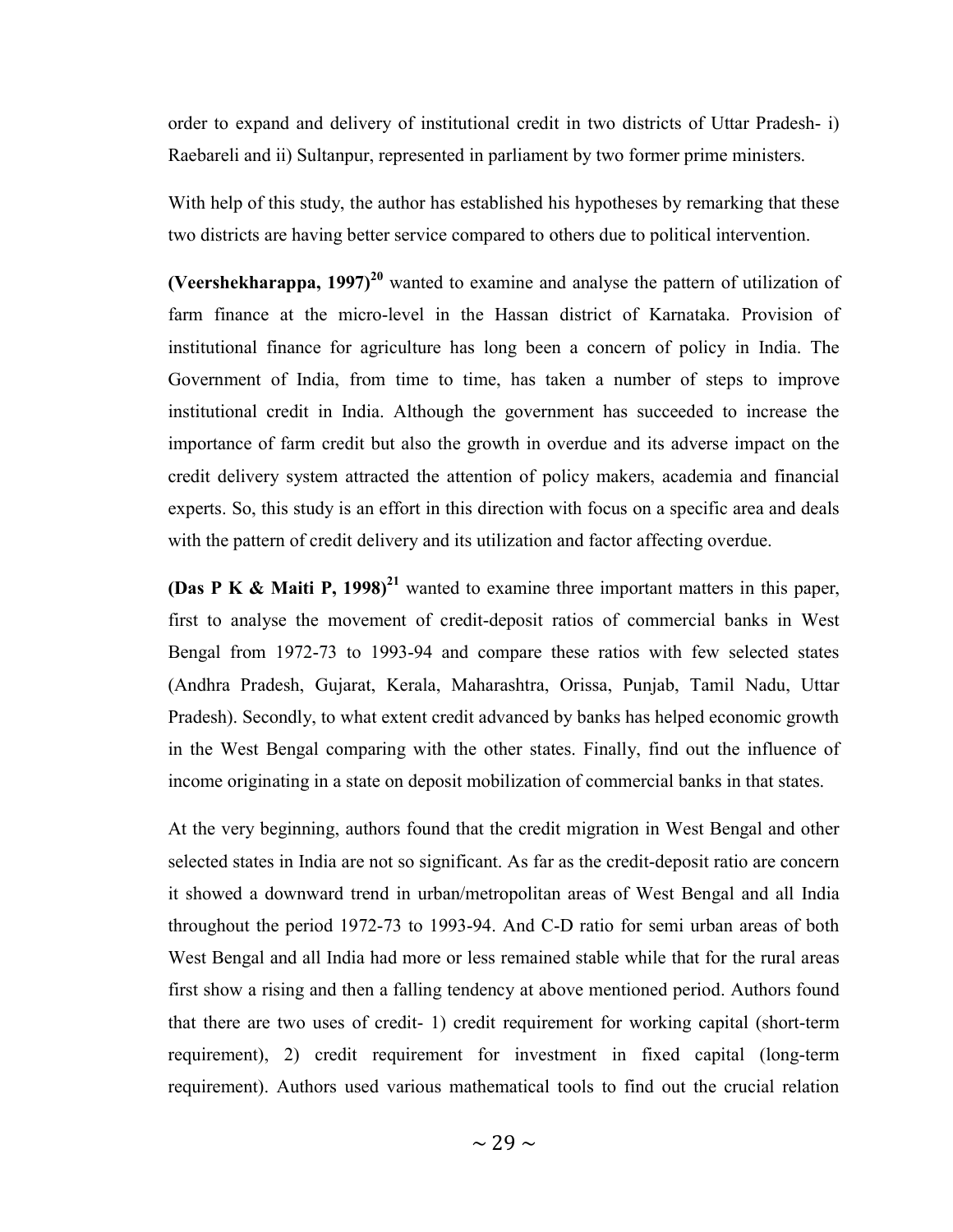between credit for working capital and current production in less developed countries like India. Finally come to a conclusion that the amount of bank credit advanced in a state had exerted a significant effect and such relationship held in most of the states considered here and certainly at the all India level. Authors wanted to find out the relationship between the State Domestic Product (SDP) and state's incremental bank deposit, but they have failed because SDP may not be a very good indicator of disposable income of the residents of a state as migration of income earners across states is very common.

Finally, authors concluded this paper with the observation that the quantities of bank credit to have positive and significant effects in most states. And the output credit relation of the aggregate level is bound to be a non-linear relation, given that the same relation at the sectoral level can hardly be of identical nature.

(Rajeev M & Deb M, 1998)<sup>22</sup> found that the growth rate of agricultural production in India has more than doubled between 1949 and 1985, but West Bengal did not show a very significant growth of agricultural output during this period. Agricultural production depends on institutional facilities such as irrigation, use of HYVs, fertilizers, prevention of land degradation and soil erosion and various others factors. The efficient credit system is one of the most important prerequisite for growth in agricultural production. This scenario has changed drastically since 1998s in West Bengal. This was happened due to a redistribution of land holdings in favour of small and marginal farmers for growth in agricultural production. The rural credit survey committees have repeatedly argued for a strong institutional credit base for the weaker sections. In 1994, a survey taken up by the Reserve Bank of India shows that credit from co-operatives societies had increased from 3.1% to 15.5% but the private money-lenders still remained a principal sources of credit in rural areas.

On the basis of this background, authors carried out a survey on the households of the agriculturally advanced Hugli district of the West Bengal to look at the contribution of these dichotomous sources of credit for agricultural production. Throughout the survey, non-institutional credit sources appears to have dichotomous sources too- one is the traditional money-lenders, landlord class and other one is the upcoming trader class which normally deals only in working capital such as seeds, fertilizers and pesticides, this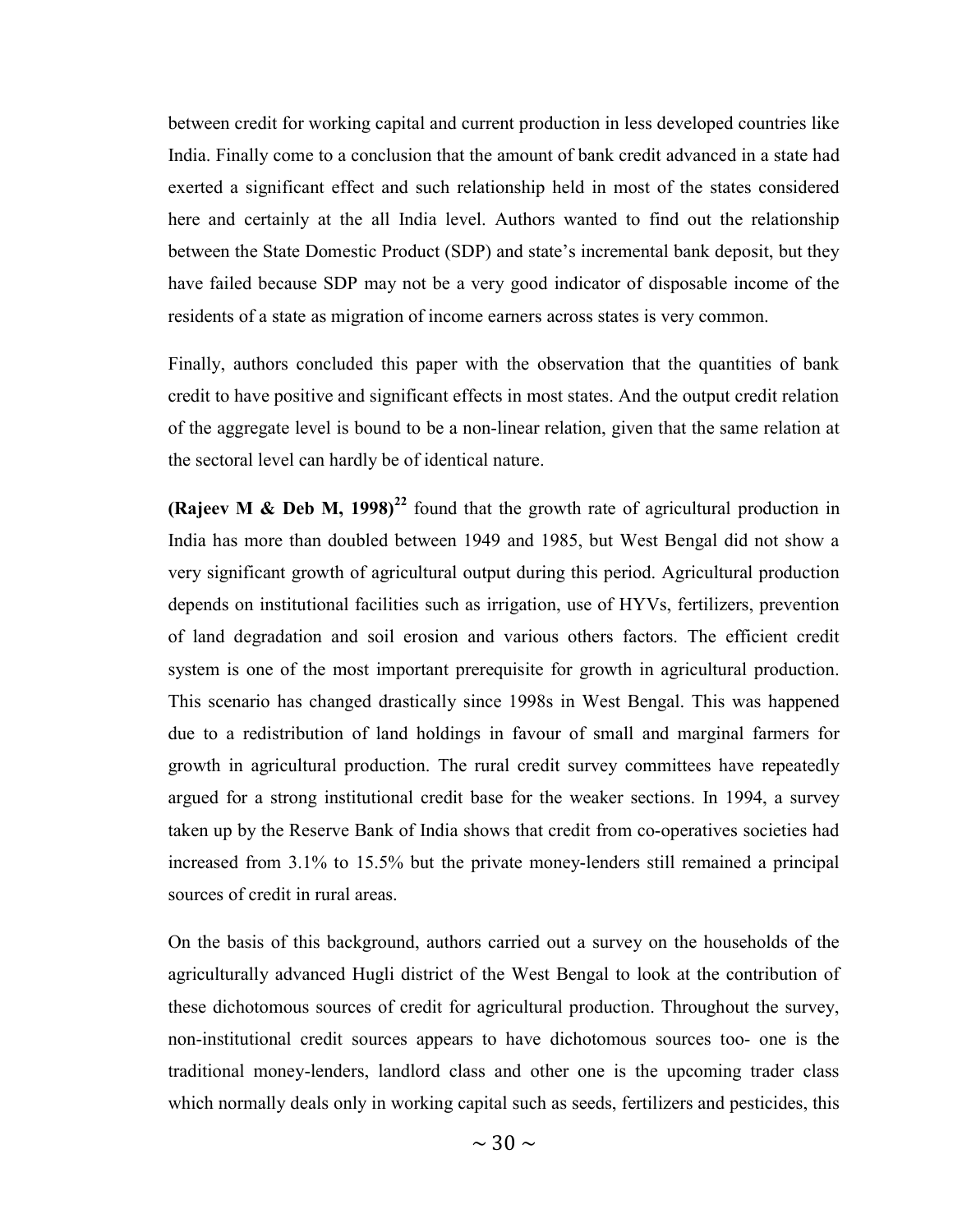class has been playing a dominant role in the informal rural credit market. A comparative is taken place between the informal credit and formal credit (i.e. the commercial banks and co-operatives banks). The survey reveals that 85% of the households depend on the non-institutional sources but 82 % took both institutional as well as non-institutional credit. On the other hand loans from the non-institutional sources consisting of fertilizers and seed dealers appear to be biased towards small and marginal farmers. The relatively poorer sections of the cultivators are more depend on the informal credit market with high rate of interest. It is found that 75% of the traders depend on formal credit, whereas the rest i.e. the smaller resources traders depend on big traders engaged in the same business. As a result the formal credit sources face an excess demand for credit. The formal credit sources prefer large farmers to minimizing transaction costs, due to this the small farmers bound to take loan from informal credit sources with high rate of interest.

The trader class generally provides short-term (three months) loans to the farmers in the form of supply of seed, fertilizer and pesticides. The trader class gets loan from formal credit sources with the 12-13% average rate of interest per annum. But they are providing loan to the small and marginal farmers with comparatively high rate of interest. Because, it is a riskier project and expect return in so low. It is also logical for these lenders to want the borrowers to remain indebted forever. The traders do not have the motivation of grabbing the fixed capital of these farmers, they would rather prefer that their credit has been returned and renewed over time. To break this vicious cycle, the commercial bank can play an important role. But the farmers are facing a real problem that their chance of getting a fresh loan from the commercial banks does not increase even if they repay the earlier loan. They have to do through the same procedural complication even they repay all previous loans. But in case of co-operative banks which reveals an impressive repayment performance. The farmers with different sizes of land holdings have access to co-operative loans and the repayment rate is also good. Authors found that properly managed co-operative banks can function more in a need based manner this survey. In addition to this, the positive aspects of the co-operative banks indicate movement in order to bring about essential changes and strengthen the financial institution.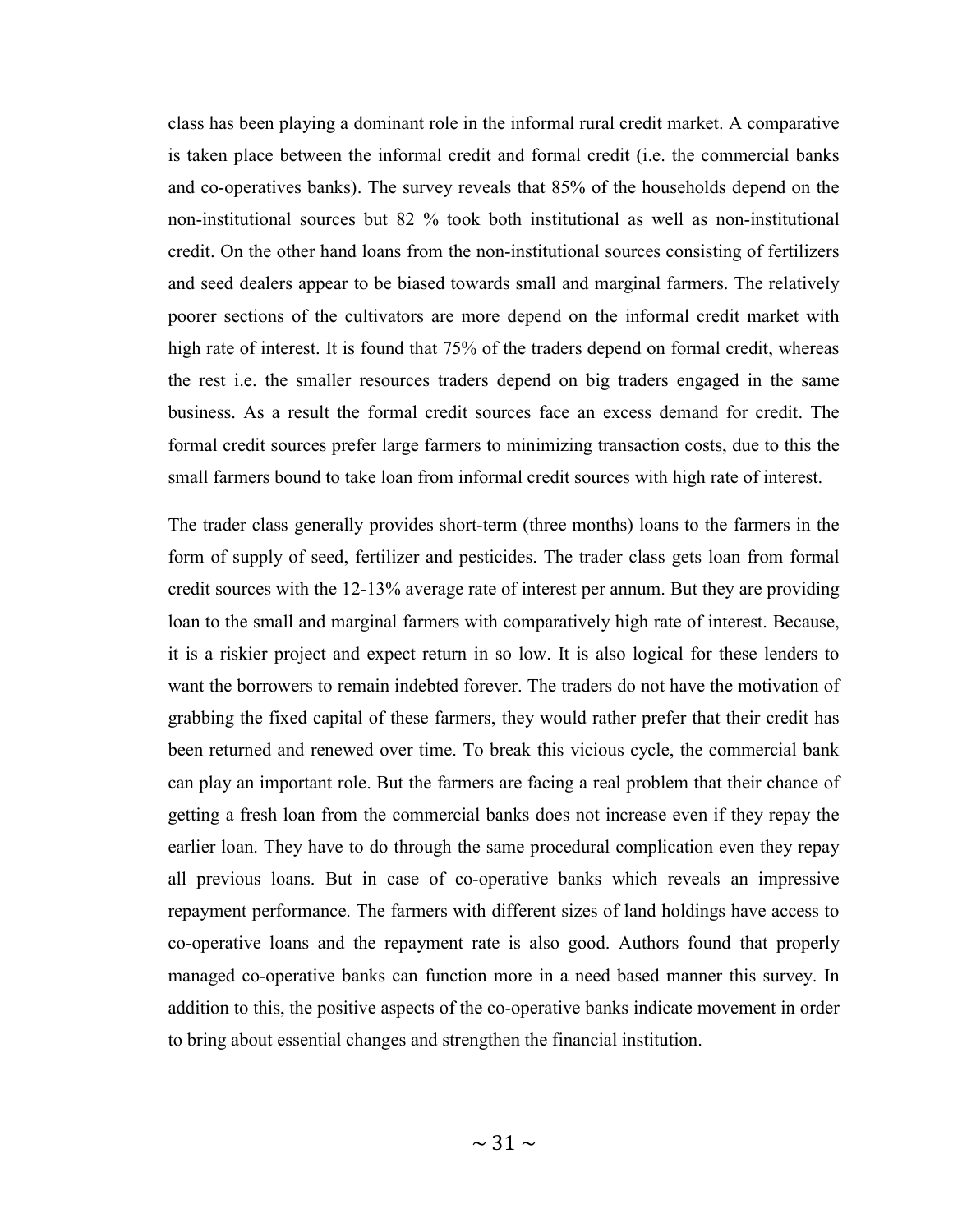(Satish P, 2004)<sup>23</sup> realized that government have a critical role to play in development of agricultural and rural financial institutions but state involvement in the management and implementation of rural financial system has proven expensive and inefficient. Sometime state controlled rural financial institutions are viewed as tools for distributing political benefits to constituents. Subsidized credit programmes which are part of state invention in rural financial institutions, distorts rural financial markets and discourage savings mobilization and fail to develop market driven sources of funding. Author also pointed out that by 1994-95 India had reached a stage where financial need of rural population could not be meet without a complete overhead of the existing system of creation of an entirely new system.

In this paper author advised that state owned banks could achieve the goal of sustainable outreach in rural finance so long as they operate under the sound financial sector best practice principles. Author also advised some broad policy framework for government with regard to the revitalization of agricultural and rural finance whish would be a transition to healthy rural finance system with time and cost effective.

(Satish P, 2006)<sup>24</sup> revealed that the institutional finance for agricultural development in Punjab had shown a substantial increase after 1971-72 due to the nationalization of banks and the green revolution. The cooperative credit societies have also played a great role for agricultural development, as a result the growth in long-term institutional agricultural credit was found to be commendable and also the number of borrowers of institutional credit has increased. At the same time the author assessed the farmers' perceptions about the causes of indebtedness which is a function of availability of credit in relation to its demand, as also the ability of the recipient to service it and credit availability in relation to cost of cultivation. It is found that a large proportion of the farmers attributed indebtedness to excess expenditure on domestic consumption and social ceremonies. The study also examined the causes of suicides in rural Punjab, it is found that indebtedness is one of the causes for suicides but there are so many other causes i.e. family discord, alcohol and illicit drug addiction, lose of status etc.

Finally, the author revealed that there is no direct casual relationship between institutional credit, indebtedness and suicides in rural Punjab, so the problems of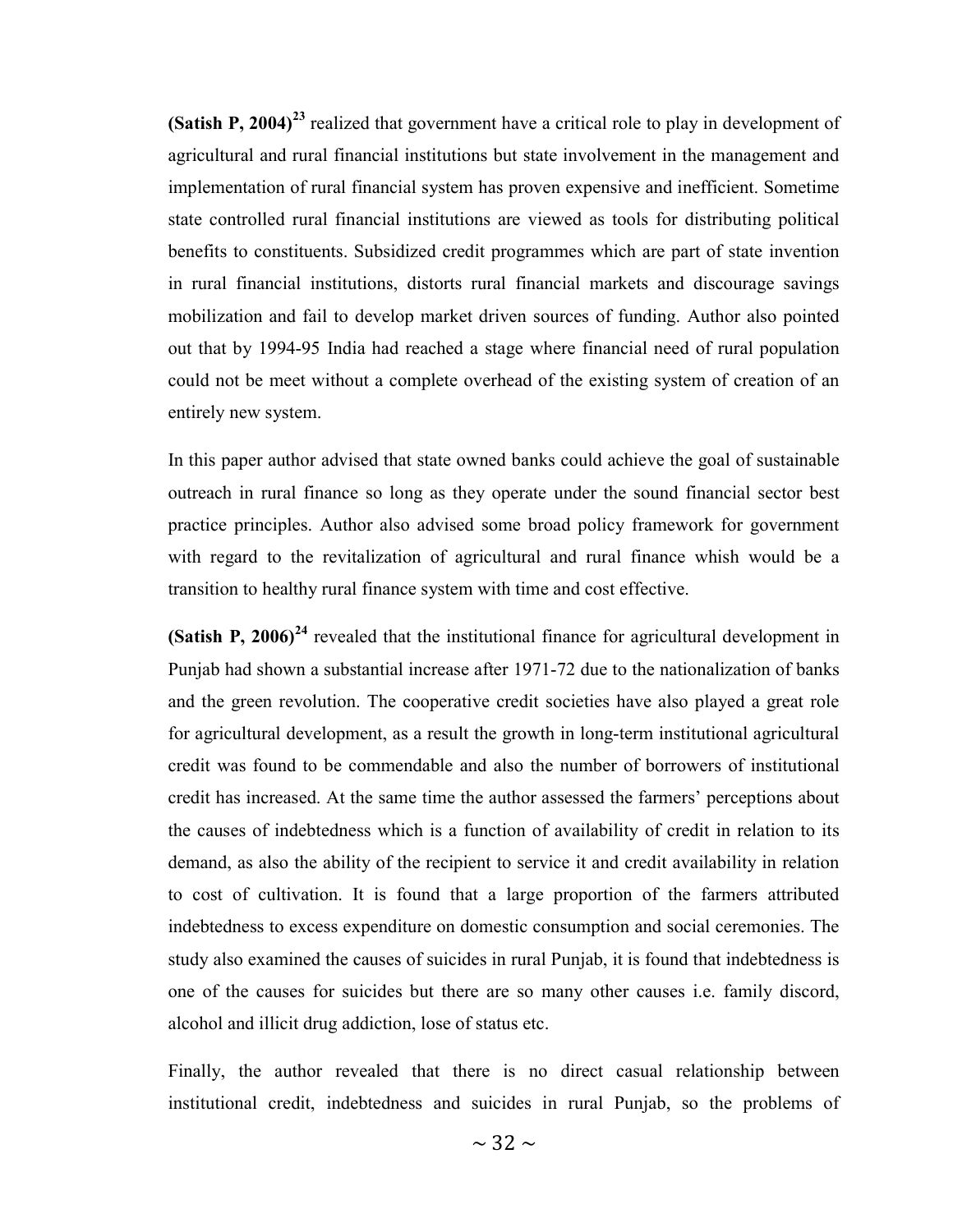indebtedness as well as suicides do not merit narrow interpretation as these are only symptoms of a large malaise.

**(Chatterjee S & Bhumali A, 2011)**<sup>25</sup> wanted to analyse the role of Uttarbanga Kshetriya Gramin Bank (UBKGB), a Regional Rural Bank, in agricultural development. Because, Credit is one of the most important inputs of agriculture, so, the development of agriculture is only possible by injecting requisite doses of bank credit to the agricultural and allied activities. Hence the availability of banking and credit facilities is an essential condition for the economic development of the rural poor. There are various institutional credit sources in India like Co-operative Banks, Commercial Banks, NABARD, Regional Rural Banks (RRBs) have playing a significant role in rural development. They also attempted to investigate the relative performance of the UBKGB in meeting credit needs in time, the extent of credit requirement, the problems related to utilization of loan, repayment performance and the impact of credit on borrowers' economic condition. They have selected their study unit of Uttarbanga Kshetriya Gramin Bank (UBKGB) in district of Jalpaiguri, West Bengal, is based on the survey research technique. The multi-staged stratified random sampling has been adopted for the study, at the first stage three blocks namely Jalpaiguri Sadar, Mayanaguri Block and Rajganj Block were selected at random out of the total 13 blocks in the district, two villages from each of the blocks were randomly selected (i.e. total six) in the second stage and at the  $3<sup>rd</sup>$  stage 160 borrowers comparing of marginal, small, medium and agricultural labourers were selected randomly on the basis of maximum numbers of loans.

The second chapter of this book deals with the extent and pattern of agricultural credit advanced by UBKGB. We have found that the UBKGB has made a comprehensive progress in credit lending and direct finances to agricultural sector since 1999. But, in case of recovery performance of the bank has not been upto the mark, which has hampered the future prospect of the bank. Authors also discovered that the UBKGB has a considerable contribution in agricultural activities in comparison to the Commercial Banks and Co-operative Banks in the district.

The third chapter titled "UBKGB and credits needs of farmers" examines the socioeconomic profile of the borrowers, credit gap, cost of borrowings of credit and time lag in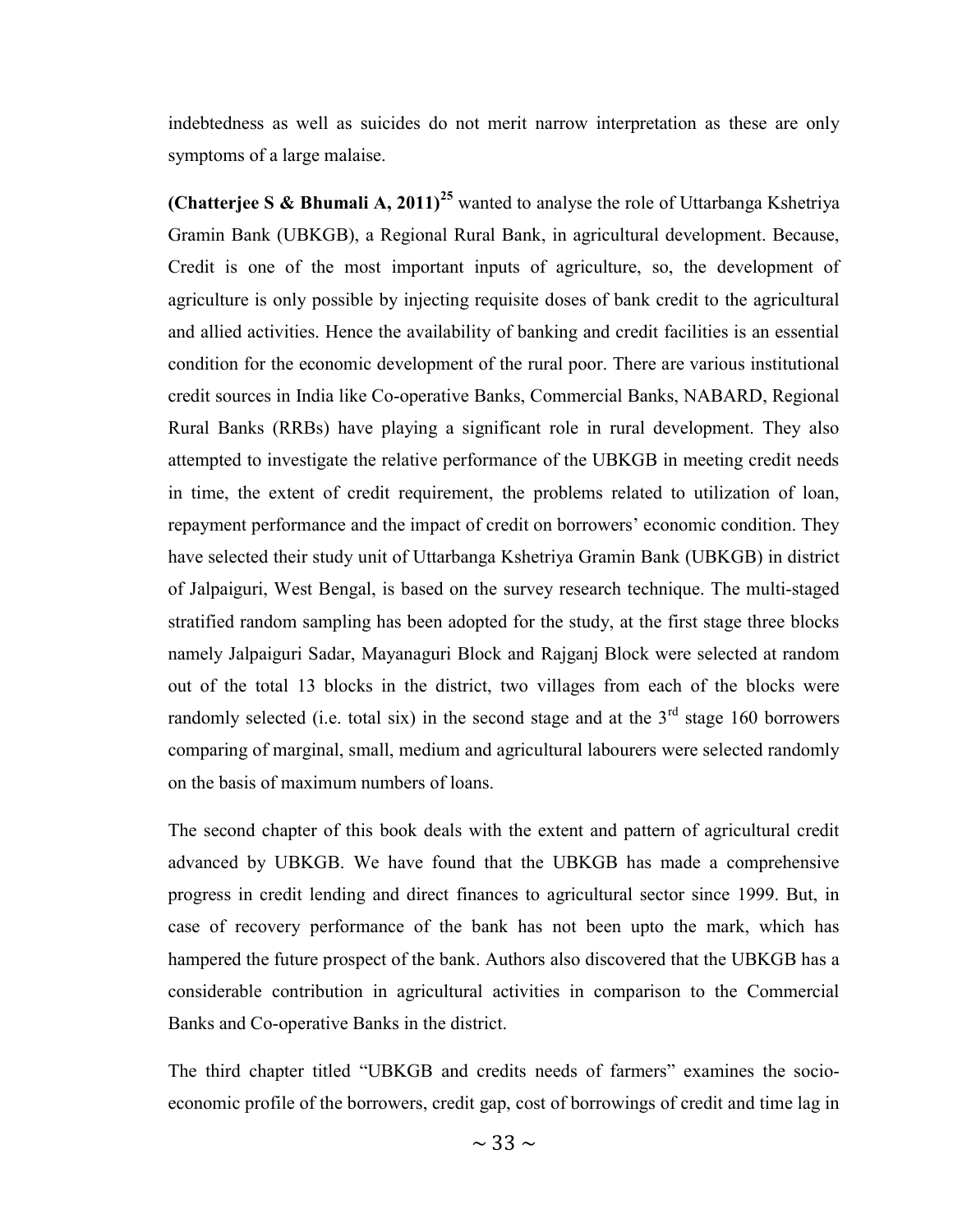getting of credit from the bank. Authors revealed that the UBKGB has failed to meet the credit need of the borrowers, and the time-period for the sanctioning of loan and cost of borrowing credit has not satisfactory. Again, the borrowers have to spend a number of working days for making visit to the bank premises to obtain the credit. As a result of this the borrowers are compelled to depend on the informal sources of credit.

The fourth chapter explains the experience of the farmers with the bank loans. In case of getting loan from UBKGB, we found that the negative scene is characterized by many problems like delay in sanctioning credit, high borrowing cost, recommendation of panchayat pradhan etc.

In the next chapter i.e. fifth chapter, authors wanted to analyse the information regarding utilization of loans, repaying capacity of borrowers and repayment performance. They examined the utilization of credit with the help of the diversion of credit (i.e. the difference between the purpose for which it has been advanced and the actual use), they discovered that this problem was affecting the repaying capacity of the borrowers adversely and leading to default. From the field survey, authors have found that crop diseases and inadequate income generation from loan based activities, poor monitoring are the major reasons for overdue of UBKGB.

In the sixth chapter, an attempt is made to study the impact of credit on the borrowers in three aspects (i.e. credit impact on employment, on income, and on standard of living). Authors revealed that the bank finance extended to the rural poor has a little favourble impact on the employment pattern of the borrowers. In case of income generation, the bank finance has not a favourable impact in district expect to the marginal and medium farmers in Jalpaiguri and Mayanaguri blocks respectively. But there is no significant improvement in standard of living of the borrowers in the post-loan period.

Finally, authors concluded the study by making various suggestions to the UBKGB to perform a most significant role in agricultural and rural development in India.

(Patra R N and Agasty M P, 2013)<sup>26</sup> reviewed the evolution of cooperative movement and examined its role, problems and also highlighted its potential to the new perspective in the context of Odisha, India. Authors observed that the credit cooperatives become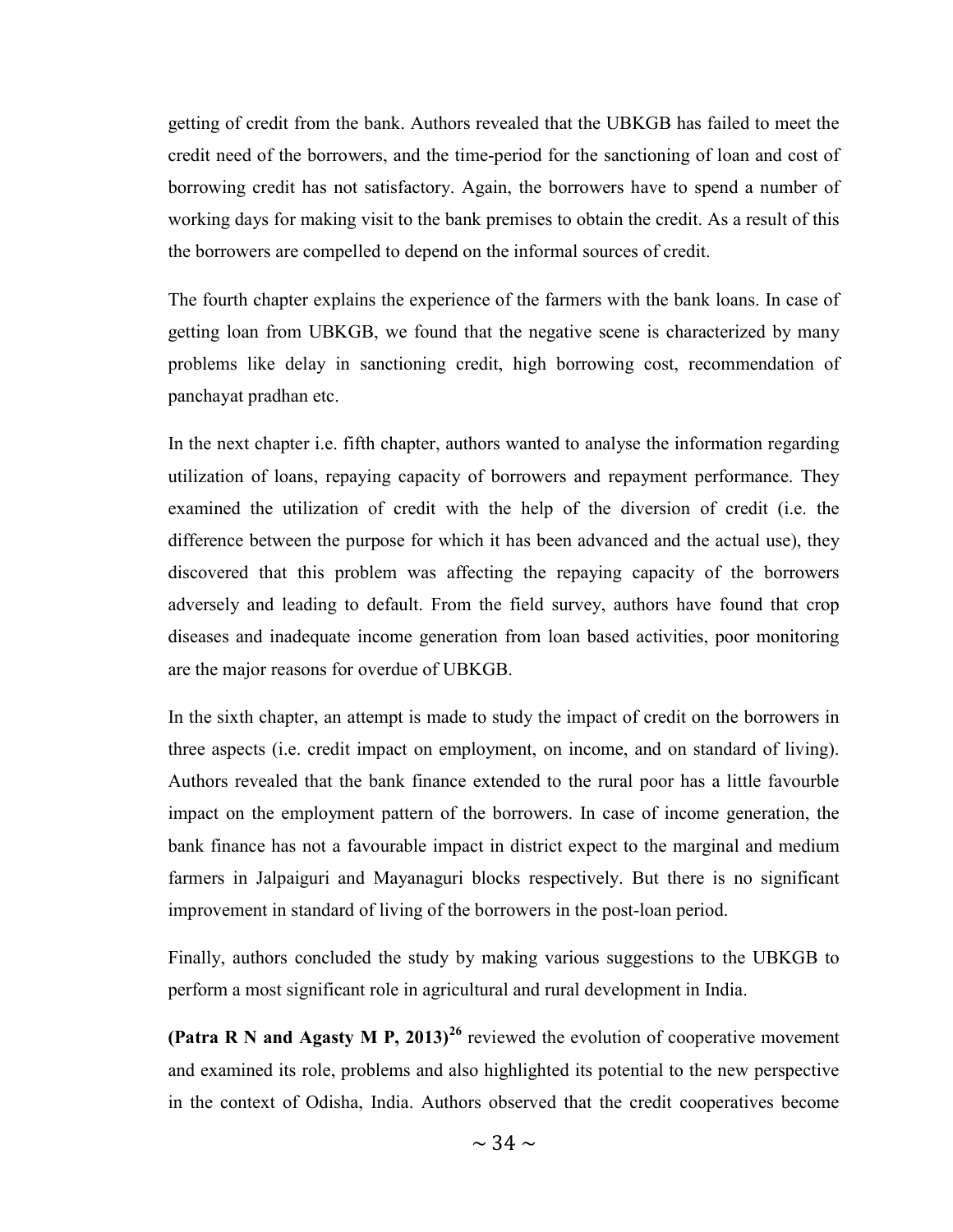slowed down by the changing scenario of globalization and transition phase from a centrally planned economy to a market oriented economy. Finally, the authors have given some suggestions in order to reinvention of cooperative sector to become a successful rural credit institution.

(Narayanasamy P, 2018)<sup>27</sup> evaluated the performance of National Bank for Agriculture and Rural Development (NABARD) in terms of refinance activities, development initiatives, innovative and coordinating activities in Sivagangai district, Tamil Tadu. With the help of various mathematical and statistical tools, the author analysed the available data related to the policy initiatives of NABARD to inject more credit for improving production and productivity in rural areas. The finding of the study was satisfactory in terms of the performance of NABARD and the Sivagangai district ranked  $16<sup>th</sup>$  in absorbing the refinance of NABARD facilities in Tamil Nadu.

It is also observed that though there is high transaction cost but still the credit delivery system can be improved and the study may be relevant to all other districts with similar agro-climate and socio-economic environments.

# 2.4: Role of Institutional Credit Sources in Supplying Credit for Agricultural Development in India

(Shetty S L,  $1978$ )<sup>28</sup> critically examined the success of Indian Banking System after the nationalization of 14 major banks in order to achieve the 'social control'. The author suggested that the commercial bank credit must required some purposeful actions for structural changes in case of the deployment of formal credit, these are as follows-

- i) Rigorous control should be required on the pre-emption of credit, which has taken by medium and large-scale industries
- ii) In order to direct the credit to the designated 'priority' areas, specified policies and instruments must be required.
- iii) Development of a framework of instruments and institutions.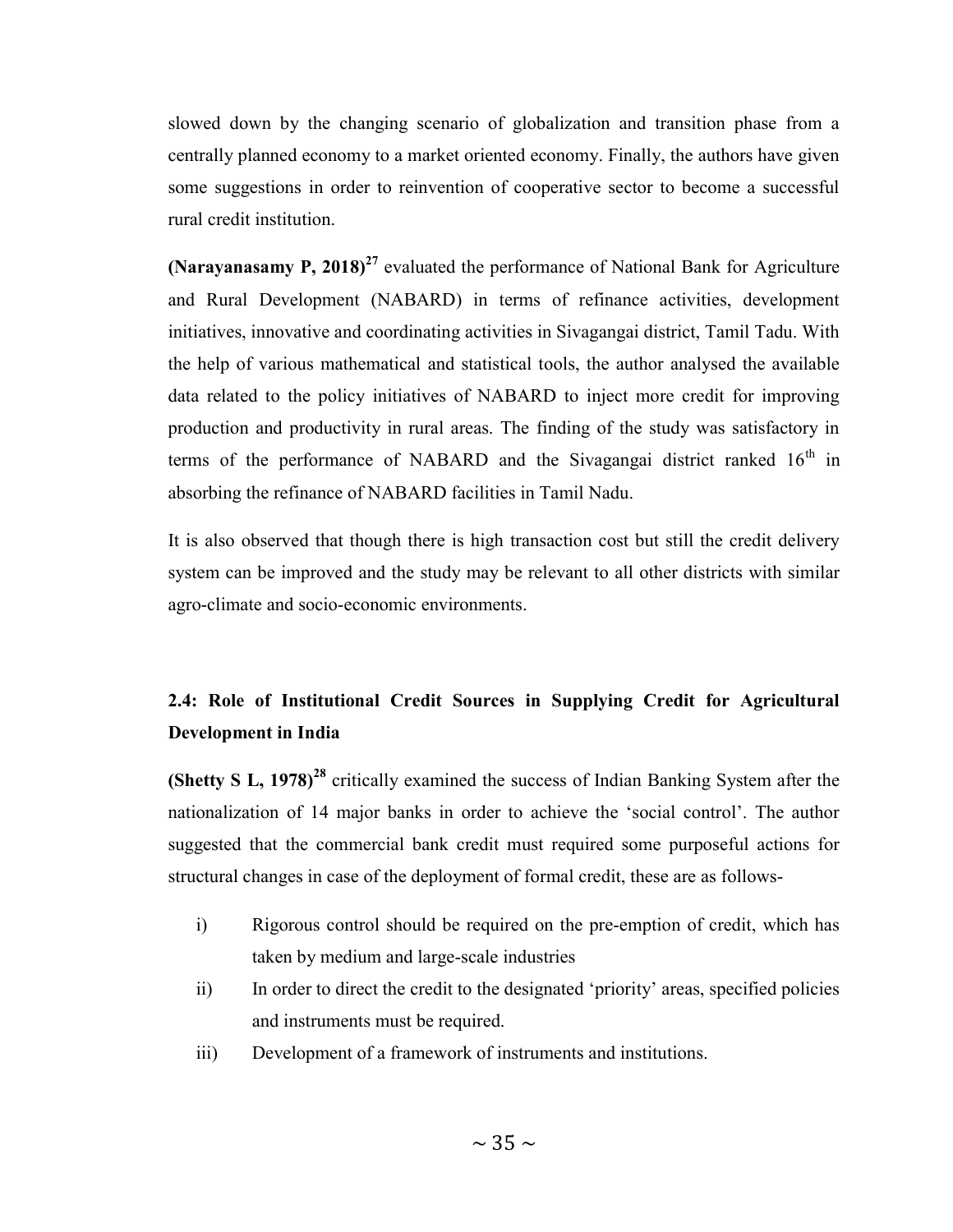The author also recommended that the banks should undertake massive branch expansion at an increasing rate in rural and semi-urban areas, more specifically in under-banked areas with vast recruitment and training in the banking sector. Lastly, the author advised that the bank should reorient their performance criteria for bank managers in order to basic attitudinal changes in favour of the neglected sectors of the society to access the banking operations.

(Velayudham T K & Sankaranarayanan V, 1990)<sup>29</sup> revealed that The Regional Rural Banks (RRBs) is one of the premier rural credit agencies in India. At the early Sixties, there was a great improvement in the methods of cultivation and increased use of inputs such as power and fertilizers etc, the co-operatives could not serve the rising demand for institutional finance, so there was a scope for another agency with the merits of both the co-operatives and the Commercial Banks. As a result of this the Regional Rural Banks has started its journey from late seventies decade. Authors examined the stock of the role and problems of these Banks in perspective and draws inferences to aid policy formulation in this paper.

The RRBs has some innovative features- 1) To bring about the progress with social justice to the rural poor with the objectives of development and stability, 2) provide banking facilities to the unbanked regions of the country, 3) It would function as low cost institution, 4) The working area of RRBs is so compact not more than two or three districts, 5) RRBs provide loan to the weaker sections at low rate of interest. At the end of December 1988, 369 districts out of total of 436 districts were covered by 196 RRBs with a massive growth in deposit and loans of RRBs aggregated Rs. 2966 crore and Rs. 2804 crore respectively. Te RRBs also performed some negative features during its journey with more than 50% of the loans unpaid, which hampered the recycling of funds. RRBs are totally dependent on external funds from NABARD, sponsoring banks, IDBI and other sources. Authors also identified some problems of RRBs both organizational and operational. A majority of RRBs are working at a loss, facing several problems to recovery the loans and some administrative problems.

Authors also raised a question regarding the policy issues that the RRBs are not just rural credit agencies but also have an important role to play in rural development. Authors also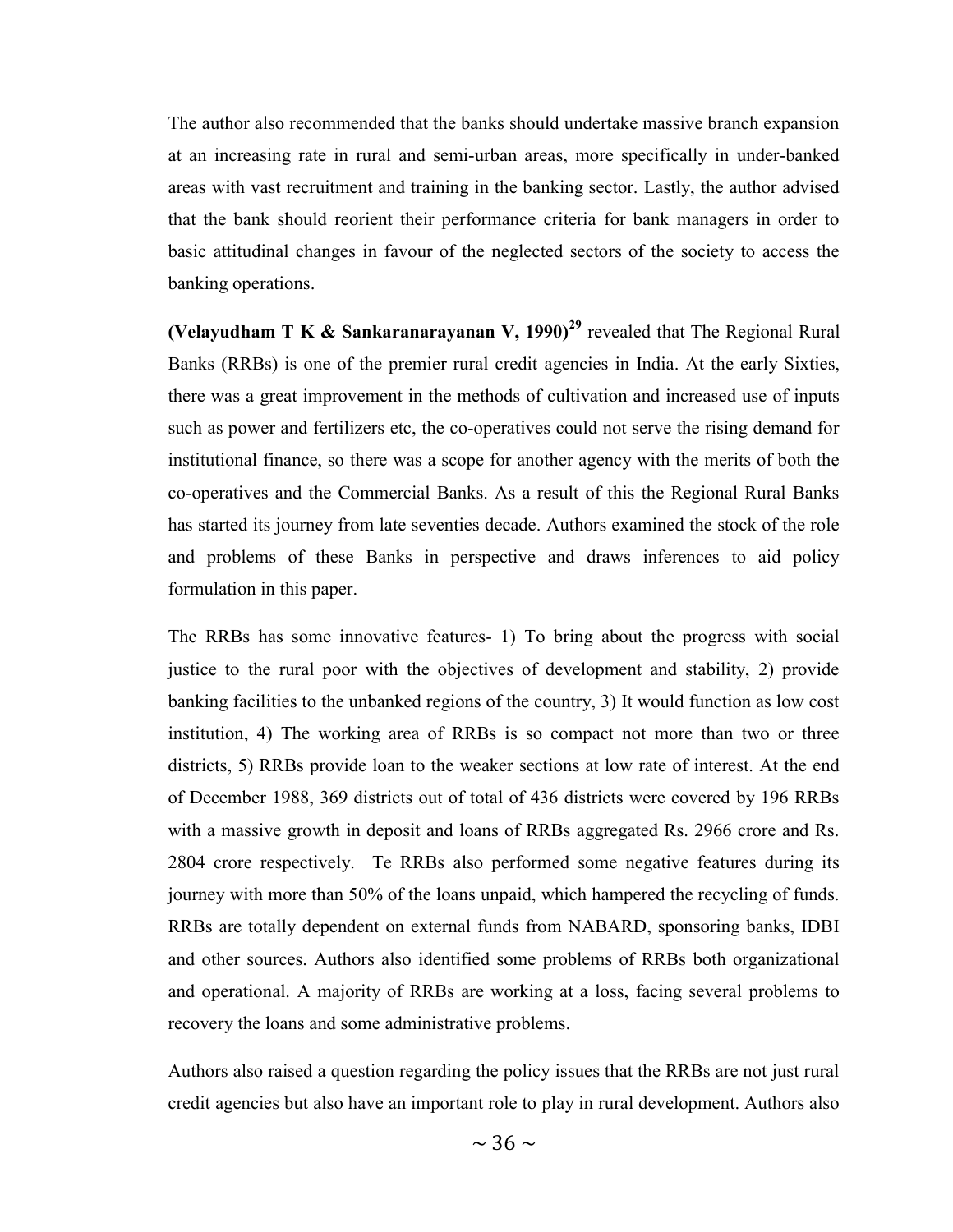suggested that the RRBs should get proper support from the State Government and other sponsor banks regarding infrastructure, resource position and parity in pay scales of RRB staff with those of sponsor banks. During the RRBs life time, several committees are formed to solve the problem of merger. They suggested various recommendations to overcome from the aforesaid problems and it would be an instrument of primary income redistribution in the rural areas.

(Desai B M & Namboodiri, 1992)<sup>30</sup> wanted to analyse the performance of Rural Institutional Finance System (RIFS) which includes three-tier co-operative financial institutions, co-operative land development banks (CLDB), commercial banks, regional rural banks (RRB), rural electrification corporations (RECs). On the basis of three objectives (i.e. agricultural growth, alleviation of rural poverty and viability of financial institutions) of the Rural Institutional System (RIFS) in India, authors wanted to examine its performance considering some criteria (e.g. size of its operations, functional structure of operations, association of agricultural productivity and investment, transaction costs etc.)

Finally, authors suggested various policy implications for improving the performance of Rural Institutional Finance System i.e. non-interest rate policies largely centre around improving density of banking infrastructure, reallocation of borrowings for agricultural inputs distribution business, improve government investment for construction of godowns for Primary Agricultural Co-operative Societies (PACS), enlarging borrowings from central financing agencies for selected purposes related to Agricultural Inputs Distribution Subsystem (AIS) and Agricultural Produce Marketing Subsystem (AMPS) loan business, improving deposit mobilization etc.

(Agarwal et al.,  $1997$ )<sup>31</sup> wanted to review the rural credit structure, performance and problems keeping in view of challenges posed by the latest developments in agriculture and the economy after the financial sector reform period and how the rural credit delivery system can deal two diverse challenges i.e. addressing to the basic problems of rural development and globalizing Indian agriculture in the  $21<sup>st</sup>$  century.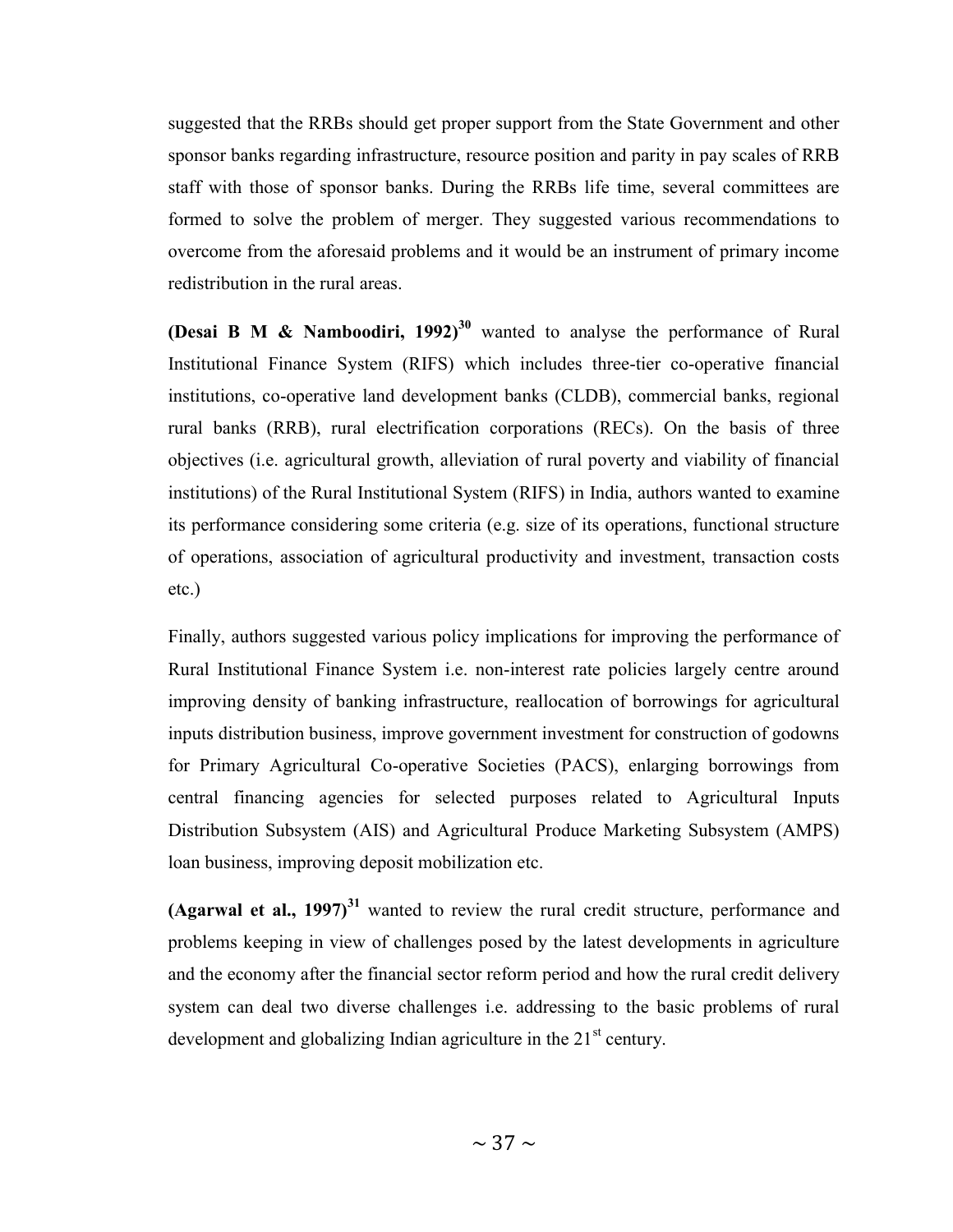Authors observed that the economy would go several policy options in the  $21<sup>st</sup>$  century i.e. market driven economy with capital intensive technology may prepare increased demand for credit in agriculture and rural development and rural financial institutions may assign lower priority to rural credit which is believed to endanger their viability, which may lead to restrict the reach of credit to the poor further. The rural credit delivery system can be strengthened by increasing the outreach of credit and maintaining the viability standard of the institutions.

Authors also raised some issues about the rural credit organizations may have to be rethink and the existing credit system has to be geared to few challenges like the emergence of two types of clientele in the rural financial market (i.e. capital intensive production oriented individual loans and credit support to rural poor.)

(Puhazhendhi V & Jayaraman B, 1999)<sup>32</sup> observed that during the planning process the Government of India established the Regional Rural Banks and improves the commercial banking system to increase the outreach and ensuring access to credit in rural areas. In this paper, authors reviewed the performance of the rural credit delivery system mainly three areas of the rural credit markets, viz, agriculture, non- farm activities and poverty alleviation and the challenges that the banks are likely to encounter in the near future. Authors also made some suggestions to overcome from the challenges like sustainability, viability, operational efficiency, recovery of loans, small farmer coverage and balanced sectoral development etc.

Authors divided the development of the rural credit delivery system into three distinct phases- 1) From 1904 to the period of Pre-nationalization of commercial banks, 2) From 1969 to the Pre-economic reform period and 3) Post economic reform period. The outreach of the credit for agriculture has increased significantly time both in the shortterm credit flow and long-term credit flow. Authors found a positive impact of credit on the level of input used, which helped to increase the gross value of output in agriculture and also push the growth of capital formation in the private sector in agriculture. Despite the massive assistance from the banks and the subsidy by the Government through various programmes many people still do not have access to formal credit institutions, which has promoted a number of NGOs to enter the rural credit market with Self-Help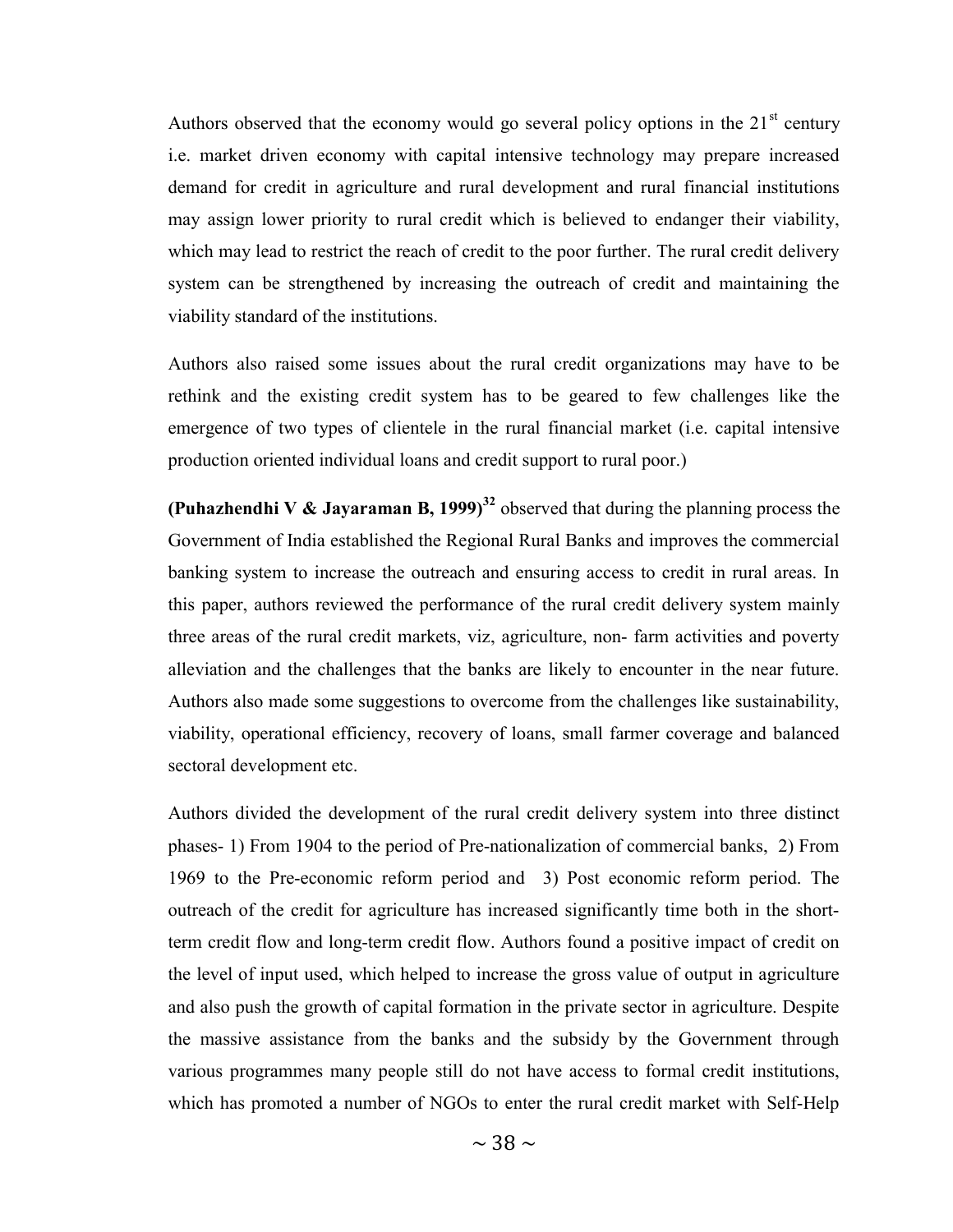Groups. As a result of this, the SIDBI launched in 1994 to provide micro-credit to rural poor through well managed NGOs with emphasis on women for setting-up micro enterprises. The demand for credit in agriculture production and rural non-farm sector are showing increasing trend but the supply of credit falls short. So, authors emphasized on resource mobilization to meet the wide gap between the demand and supply of credit in rural areas.

In this paper we found various suggestions like improving productivity on bank employees, efficient fund management, maintaining financial links, better record keeping, collecting and maintaining appropriate information etc to improve operational efficiency, sustainability and viability. In case of recovery performance different credit agencies should be more autonomous and accountable for their financial results. The access of small and marginal farmers to credit is possible through the micro-credit delivery by using SHGs and NGOs for agricultural development. Lastly, for the improvement of rural credit delivery system the institutional credit agencies should prefer a dual interest policy, first one representing normal activity with low gestation and minimum risk of failure and other one representing investments which are prone to high risk coupled with having long gestation, and also ensure high credit flow in export oriented projects. Authors concluded the paper with the emphasis on the better co ordination between various government departments and financial institutions, development of the rural infrastructure (i.e. marketing, transportation and other facilities) to ensure greater flow of credit to this sector.

**(Basu P, 2005)**<sup>33</sup> believed that in order to increase the access of finance for the rural poor the efficiency of the formal rural finance sector must be improved. In this paper, the author studied that Indian banking system has witnessed an inclusive growth but the majority of the rural population still does not appear to have access to finance from a formal source. Our banking sector has unable to attract the poor to access the finance with improper policies of 'Credit Rationing'.

In order to improve the efficiency of formal rural finance, the author has given several short-term policy measures (i.e. Introducing flexible products, composite financial services, simplified process to open a bank account & access credit etc.) and long-term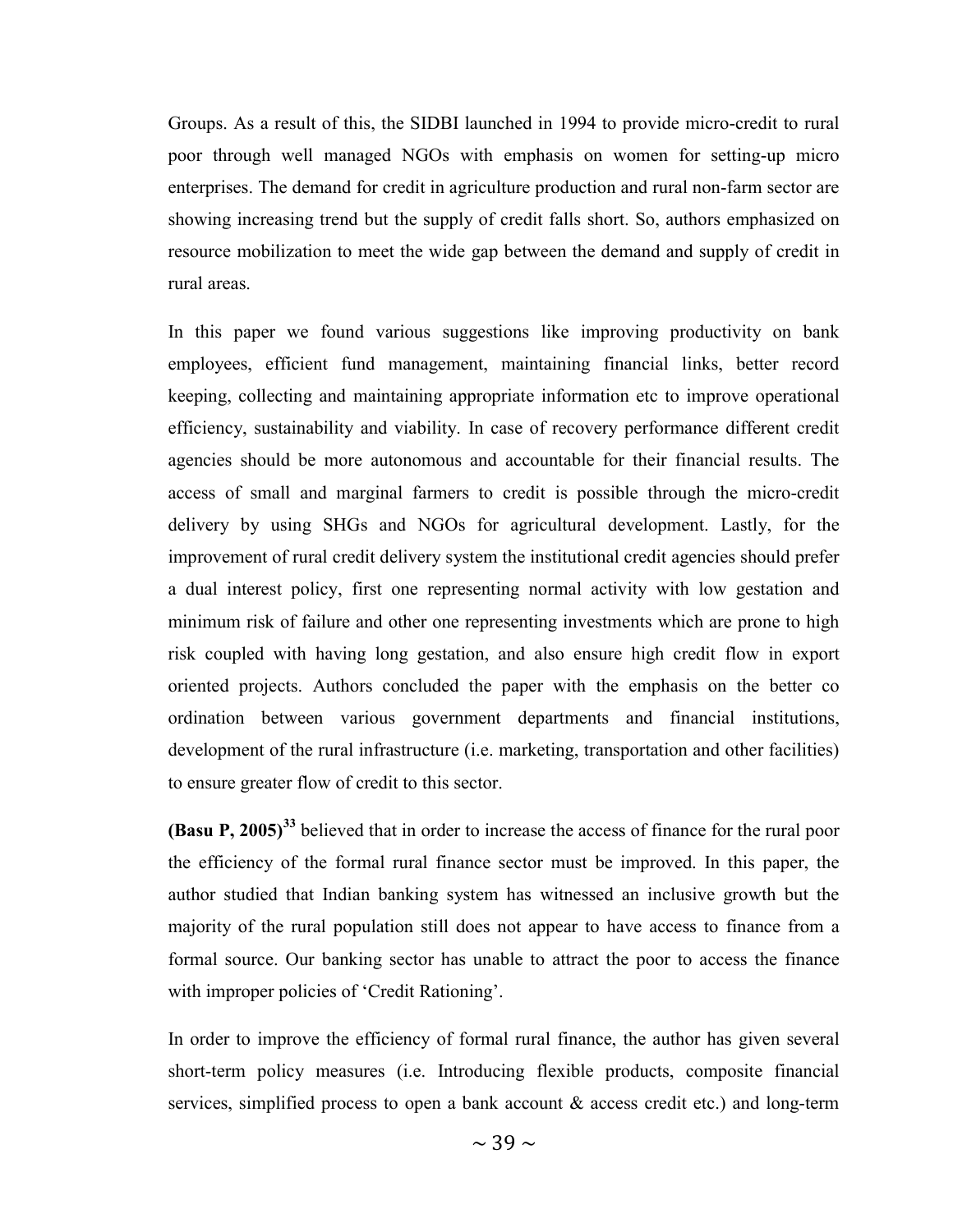policy measures (i.e. Fundamental changes with improving the incentive regime and promote competitions). In addition to these, the author also prescribed the better laws  $\&$ regulations and Judiciary can govern all the financial transactions, which can help the India's rural poor to access finance on better terms.

(Vallabh G & Chatrath S, 2006)<sup>34</sup> found that The banking sector has witnessed a huge growth in the recent years, despite of such growth, the credit delivery system of banking services at an affordable cost of low income groups to the rural and agricultural sectors remain dismal. Though, many economists and policy makers believe that the future growth of the domestic economy, to a large extent, will depend on the robust performance of the agricultural and rural sector, so, rural households need access to financial institutions that provide them with credit at lower rates and at reasonable terms than the traditional money-lenders and help them to avoid debt-traps.

Authors revealed that the agricultural credit as well as rural credit flow has not been adequate in the Tenth Plan. Due to various reasons like loan outstanding, narrow focus of the banks towards short-term production loans rather than for long term loans and found mobilization etc. Though, the government has taken various policy measures to solve these problems but still there exist many challenges. Authors suggested various polices ( i.e. increasing the scope of NABARD, maintaining minimum C-D ratio, reducing the cost of rural credit, to offer futures based products to farmers in order to enable them to hedge against price, spread crop insurance awareness, promoting micro enterprises and provide well defined investment policies) to meet those challenges .

Authors also suggested that the Chartered Accountants can play a vital role to meet the challenges by assisting the banks and institutions in dividing strategies to increase the reach of credit, and also assist Rural Agro- Financing institutions in balancing principles of social justice and profit while assessing comprehensive risks of the borrower. CAs can also focus on developing new products suited to agricultural and rural requirements for better fund mobilization and credit disbursement and target the Small and Medium Enterprises (SMEs) to to increase the GDP and assist the other activities like know your customer norms, training requirements and promote the micro-finance institution etc. Lastly, authors concluded that the Banks, Governments and Chartered Accountants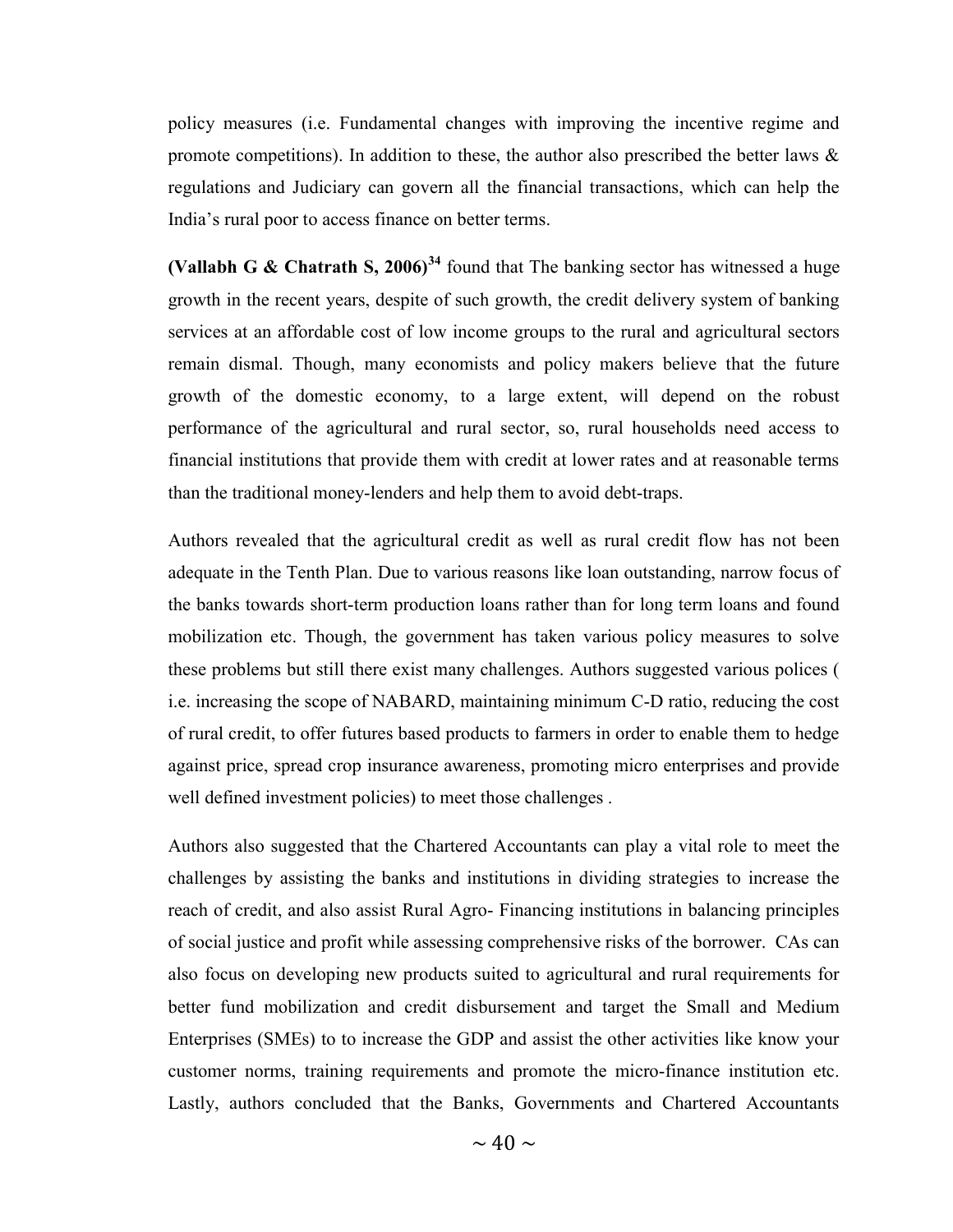jointly can play a huge role for fulfilling social and professional commitments in a lot of untouched and unexplored areas of rural India.

(Desai B M, 2006)<sup>35</sup> examined the report of the Reserve Bank of India's expert group on investment credit to agriculture (EGICA). After thorough analysis of status, trends and composition of investment in agriculture the expert committee raised several issues related to agricultural investment such as complimentarily of public and private investment in agriculture, trend in share of agriculture in total GDP, efficiency of private & public investment in agriculture etc. On the other hand, the expert committee neglected some issued like technical changes, agricultural research & development (R & D), education, irrigation and rural transformation etc. in order to increase agricultural credit, the expert committee has given the action plan on four issues- i) Legal support, ii) role of Government of India, State Governments, Local Governments, NGOs and NABARD, iii) RFIs' infrastructure and credit portfolio and iv) RFLs' organizational mechanisms.

In this paper, the author pointed out that the expert committee overlooked the complementarily of public expenditure on capital and revenue accounts, as also that of farmers' inputs in the agricultural production process. Finally the author has given a bunch of recommendations to overcome from those problems such as large allocation on public expenditure and agricultural infrastructure, better institutional reorganization for R & D and education, rural transportation and other input facilities. In addition to these, more emphasis should be given on the approach to fiscal and monetary restructuring policies to develop the agricultural infrastructure.

(Reddy A A, 2006)<sup>36</sup> examined total factor productivity technical and scale efficiency changes in Regional Rural Banks by using data from 192 banks for the period 1996 to 20002. With the help of various technical models (i.e. MPI Decomposition, DFA models etc.), the author showed that the rural banks witnessed a higher in profitability in terms of total factor productivity growth. The rural banks have performed significantly higher productivity in both the economically developed and low banking density regions without influence of the parent public sector banks.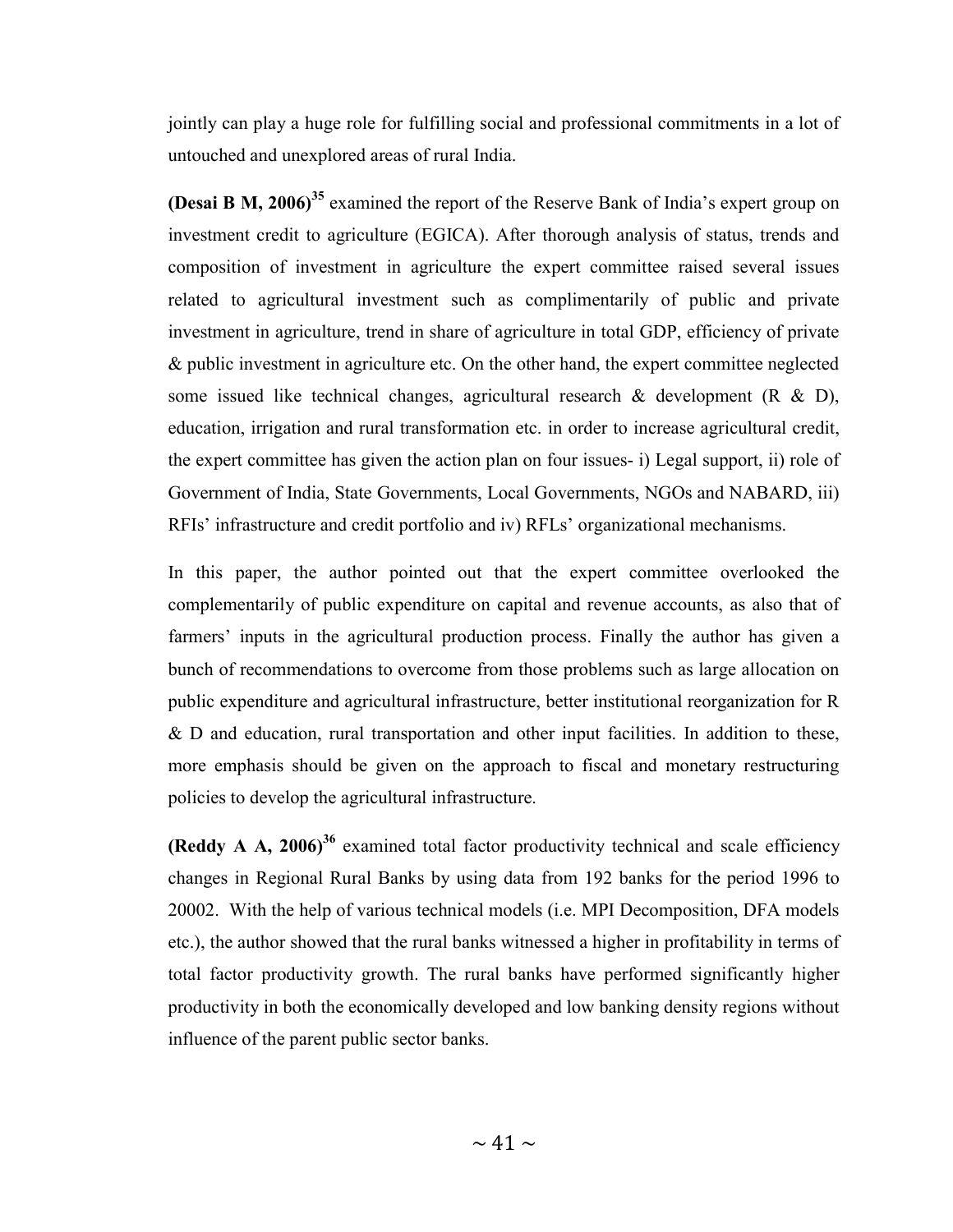The author also showed that the rural banks performed high scale efficiency in terms of opening new banks in low banking density regions.

(Das et al.,  $2009$ )<sup>37</sup> examined the role of direct and indirect agricultural credit in agricultural production with wide regional disparities in the disbursement of agricultural credit by scheduled commercial banks and decreasing share of agricultural GDP in total GDP. With the help of econometric tools, authors analysed the available data on agricultural credit which indicate a rising trend in share of the value of inputs and outputs.

Finally, authors found that the direct agriculture credit amount has a positive and satisfactory significant impact on agriculture output and it is effective at the grassroots. In case of indirect agriculture credit, the results remained same but with a year lag. They also found that the present institutional credit delivery system has several gaps but still it is playing a critical role in supporting agriculture production in India.

**(Bhardwaj et al., 2011)**<sup>38</sup> found that 54.3% workforce has been depends on agriculture, among these 50.3% depends on crop production and left 4 % on livestock production for their livelihood in NSSO round 2001. But in recent times agriculture are facing various difficulties such as irrigation, HYVs, marketing of agricultural product, advance technique of farming, fertilizer, credit and other capital equipments etc. Credit is the major factor for agriculture development among of all of them. There are mainly two sources of agricultural credit in India- 1) Non institutional (i.e. money-lenders, friends, relatives, shopkeepers and traders) and 2) Institutional (i.e. Co-operative banks, RRBs, Commercial banks). Among all the institutional credit sources, the Co-operatives credit societies have started its journey in 1904 by the 'Co-operatives Societies Act, 1094'. But form the post independence period Co-operative credit movement had emerged as a developed and sound satisfactory banking system in India. It is a non-profit maximization organization.

In this paper, authors have analysed the role of Co-operative banks in agriculture credit in India from 2001-02 to 2006-07, with the help of Average Compound Growth Rate (ACGR). At the very beginning of this paper authors have given the structure of Co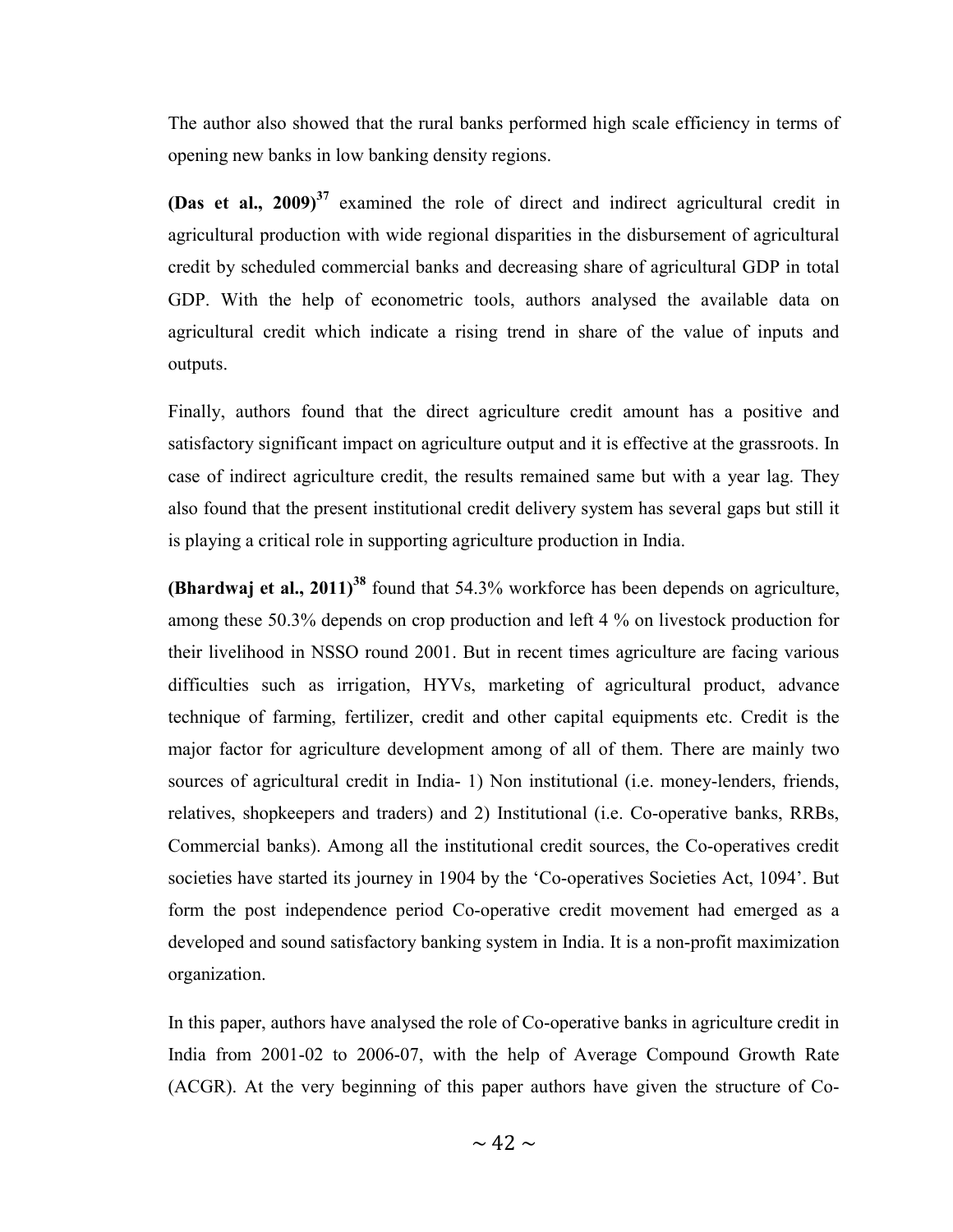operative banking. i.e. it has broadly two parts- 1) Direct Co-operatives. It is classified into three sub parts- a) State Co-operatives, b) District Central Co-operatives, c) Primary Agriculture Credit Co-operatives Societies., and 2) Indirect Co-operatives. It is also classified into two categories- a) State Agriculture & Rural Development Bank, b) Primary Agriculture & Rural Development Banks. There are mainly five sources of funding of Co-operatives banks in India-

- 1. Central and State Government.
- 2. The Reserve Bank of India and NABARD.
- 3. Other Co-operative institutions
- 4. Ownership funds.
- 5. Deposits.

According to Reserve Bank of India, 2009, there are over 92000 Primary agricultural societies, 367 Central Co-operative banks and 29 State Co-operative banks operating in India. A primary Co-operative credit society can be started with 10 or more persons normally belonging to a village or a group of villages. All the members can deposit and the needy members can borrow loan from it. The main function of the Central Cooperative is to lend Primary credit societies, apart from that it can perform the normal commercial banking business. In case of State Co-operative banks, they serve as the link between RBI and the general money market on the one side and the Central Cooperatives and Primary Co-operatives on the others.

Throughout the study, authors found that though the total agricultural credit by cooperative has grown from Rs. 23524 crore from 2001-02 to Rs. 42480 crore and direct agricultural credit has also increased from Rs. 18787 to Rs. 38622 in same period. At the same time maximum Non Performing Assets (NPAs) are consisting in primary cooperatives agriculture and rural development banks and minimum in district central cooperative banks. They also found that the fund management practices by primary agricultural credit societies have been better all of them in context of NPAs management. Finally, authors concluded this paper by making a suggestion that the co-operative banks should control their NPAs levels for serving in credit market in India in future.

 $\sim$  43  $\sim$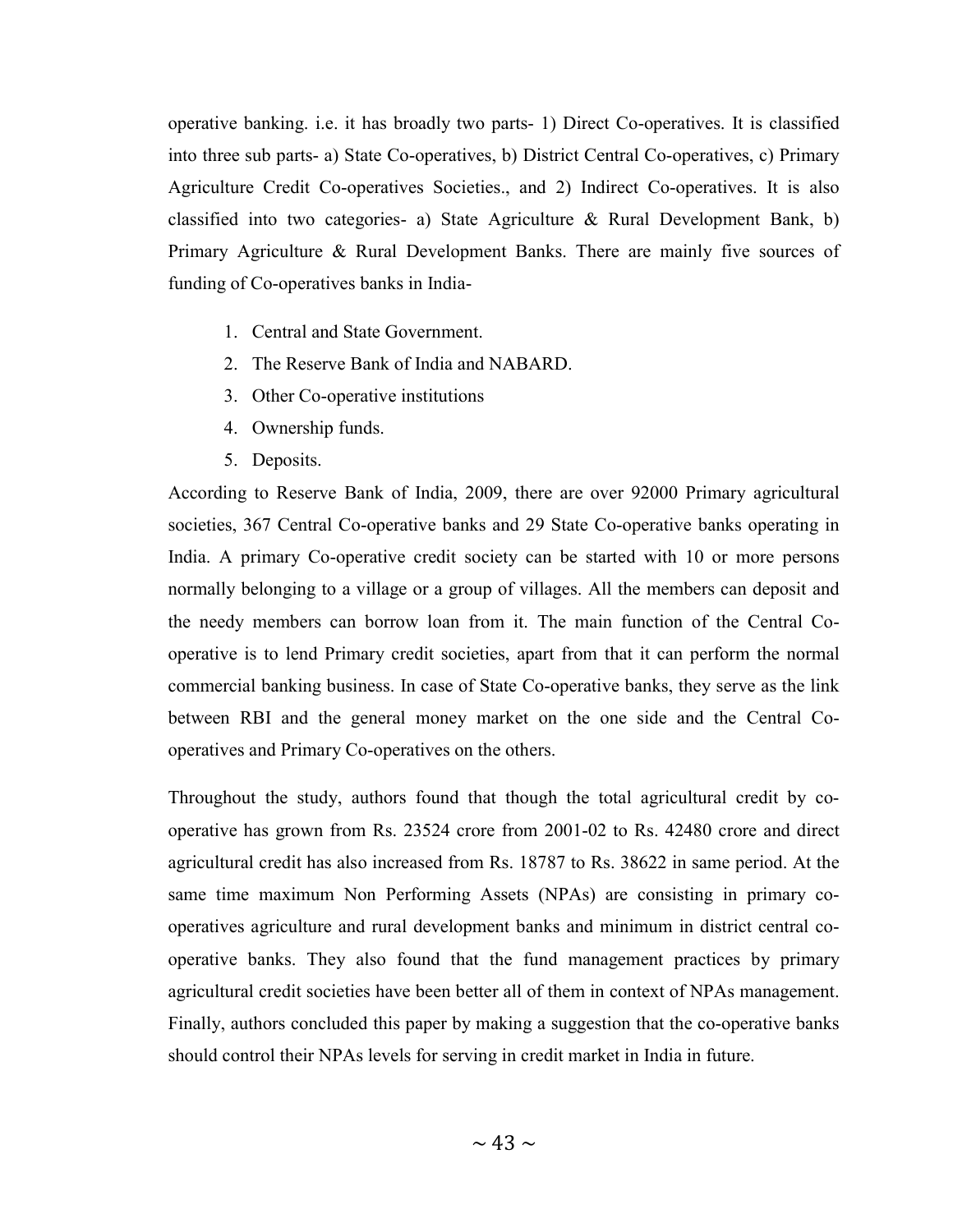(Bathla S,  $2014$ )<sup>39</sup> examined the public and private capital formation and agricultural growth at state level during pre and post reform period. He observed that the public and private investments in agriculture are unevenly spread across the states and high capital intensity in agriculture resulted to inverse relation with rural poverty. It is also found that private investment in agriculture is pushed by the public spending on agriculture and infrastructure, institutional credit and demand for agricultural raw materials for agroprocessing industry but public investment is heavily depended on government spending. Finally, author concluded that public investment in agriculture and food processing industry can suppliant the private investment and income, especially in the agriculture oriented and poor states.

#### 2.5: Research Gap

The existing review of literature reveals that a good number of scholars have studied the credit delivery system, repayment behaviour, problems of overdue, socio-economic impact of the credit on income, employment and standard of living of the borrowers and over all the agricultural credit scenario in the country. In India, there is immense need for adequate agricultural credit as majority of Indian farmers are very poor. Considering the large and growing gap in meeting credit needs of developing agriculture, the Government encouraged commercial banks to provide more and more credit to agriculture, for short term to purchase of inputs like chemical fertilizers, High-Yield Varity (HYV) seeds, pesticides etc, for medium term to purchase of cattle, sinking of wells, erection of pump sets, minor land development etc and for long term loan to purchase land, purchase of tractor, discharge of prior debts etc. Since nationalization the banking sector in India has achieved a huge growth but still the credit delivery system of banking services at an affordable cost of low income groups to rural and agricultural sectors remain low and the time lag in getting credit from the commercial banks is not satisfactory. Many economists and policy makers advocated that the Commercial Banks along with Regional Rural Banks and Co-operative banks can improve the banking system to increase the outreach and ensuring access to institutional credit in rural areas. So, to improve this situation commercial banks along with the co-operative sector do have a greater role to play in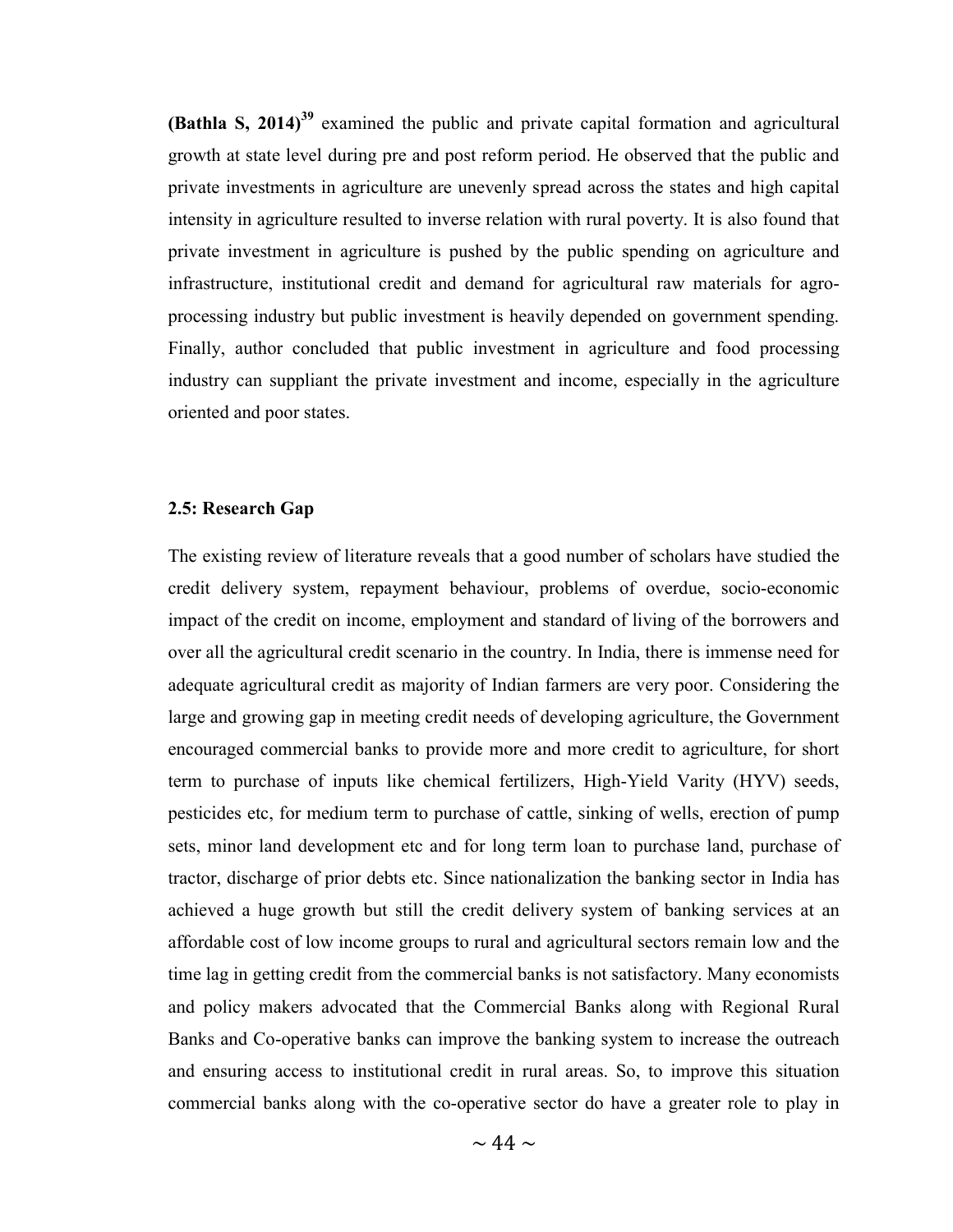supplying credit for agricultural development through production, storage and marketing facilities in the  $21<sup>st</sup>$  century.

On the basis of the above context, we are encouraged to make a scientific study on this subject to fulfill the necessary information gaps in the existing literature. So, we would like to study the possible roles that can be played by the commercial banks in agricultural development in India with special emphasis on Jalpaiguri district, West Bengal. We will also find out that how far the bank credit has helped the agricultural development. We have chosen the district of Jalpaiguri in West Bengal as a area of our case study because, it is one of the largest districts in northern region of West Bengal and most of the people are dependent on agriculture and there is a huge scope of development in the agricultural sector.

#### References:

<sup>1</sup> Majumder N A, (June 19-25, 1999), Reviving of Rural Credit, Economic and Political Weekly, 34 (25), [1577-1579] https://www.jstor.org/stable/4408100 (Accessed on 05.05.2014 at 04.38 P M)

<sup>2</sup> Nair T S (January 29- February 4, 2000), Rural Financial Intermediation and Commercial Banks: Review of Recent Trends, Economic and Political Weekly, 35 (5), [299-302+304-306] https://www.jstor.org/stable/4408877 (Accessed on 23.04.2013 at 04.08 P M)

<sup>3</sup> Satyasai K J S & Badatya K C, (January 29-February 4, 2000), Restructuring Rural Credit Co-operative Institutions, Economic and Political Weekly, 35 (5), [307-309+311- 313+315-317+319-321+323-330] https://www.jstor.org/stable/4408878 (Accessed on 05.05.2014 at 04.41 P M)

<sup>4</sup> Shivamaggi H B, (May 13-19, 2000), Reforms in Rural Banking: Need for Bolder Approach, Economic and Political Weekly, 35 (20), [1714-1718] https://www.jstor.org/stable/4409287 (Accessed on 11.11.2019 at 12.07 P M)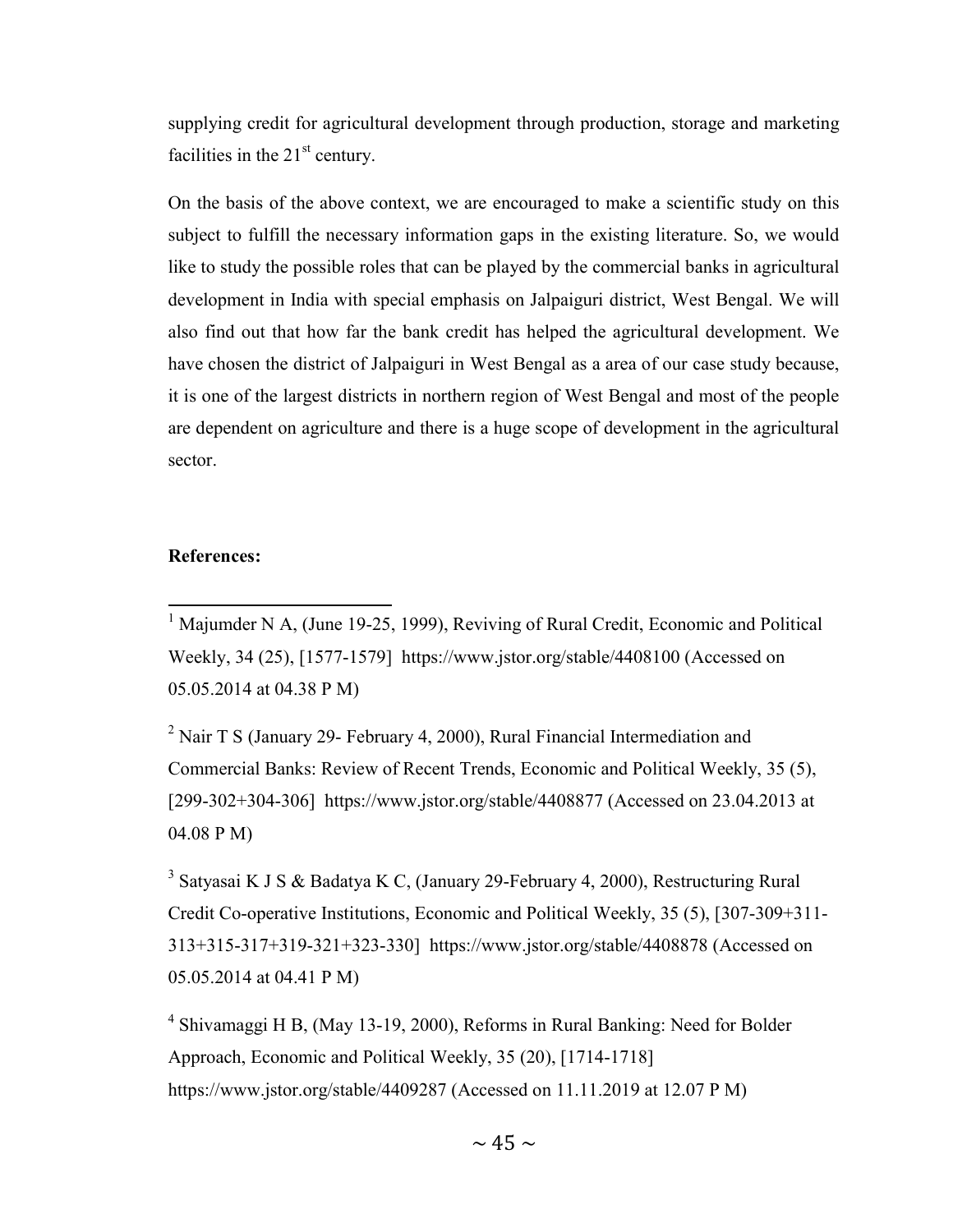<sup>5</sup> Rao K G K S (February 2002), Cost of Credit of Commercial Banks in a Deregulated Environment, Economic and Political Weekly, 37 (7), [660-664]

<sup>6</sup> Patil B V, (March 19-25, 2005), Rural Banking: Problems of Localised Banking Institutions, Economic and Political Weekly, 40 (12), [1224-1228] http://www.jstor.org/stable/4416371. (Accessed on 23.03.2015 at 01.22 P M)

<sup>7</sup> Iyer R, (December 10-16, 2005), Regulation of Co-operative Banks in India, *Economic* and Political Weekly, 40 (50), [5224-5225] http://www.jstor.org/stable/4417509 (Accessed on 02.04.2015 at 02.18 P M)

 $8$  Varman P M, (April 23-29, 2005), Impact of Self-Help Groups on Formal Banking Habits, Economic and Political Weekly, 40 (17), [1705-1713] https://www.jstor.org/stable/4416528 (Accessed on 05.05.2014 at 03.52 P M )

<sup>9</sup> Harper M, Berkhof A & Ramakrishna R V, (April 23-29, 2005), SHG-Bank Linkage: A Tool for Reforms in Cooperatives?, Economic and Political Weekly, 40(17) [1720-1725] http://www.jstor.org/stable/4416530. (Accessed on 23.03.2015 at 01.28 P M)

<sup>10</sup> Sahu G B & Rajsekhar D, (December 31, 2005- January 6, 2006), Banking Sector Reform and Credit Flow to Indian Agriculture, Economic and Political Weekly, 40 (53) [5550-5559] https://www.jstor.org/stable/4417608 (Accessed on 23.04.2014 at 03.46 P M)

 $11$  Mohan R, (March 18-24, 2006), Agricultural Credit in India: Status, Issues and Future Agenda, Economic and Political Weekly, 41(11) [1013+1015-1017+1019-1023] https://www.jstor.org/stable/4417965 (Accessed on 23.04.2013 at 04.16 P M)

<sup>12</sup> Satish P, (June 30- July 6, 2007), Agricultural Credit in the Post-Reform Era: A Target of Systematic Coarctation, Economic and Political Weekly, 42 (26), [2567-2575] http://www.jstor.org/stable/4419760 (Accessed on 23.03.2015 at 01.27 P M)

<sup>13</sup> Ramakumar R & Chavan P, (December 29, 2007- January 4, 2008), Revival of Agricultural Credit in the 2000s: An Explanation, Economic and Political Weekly, 42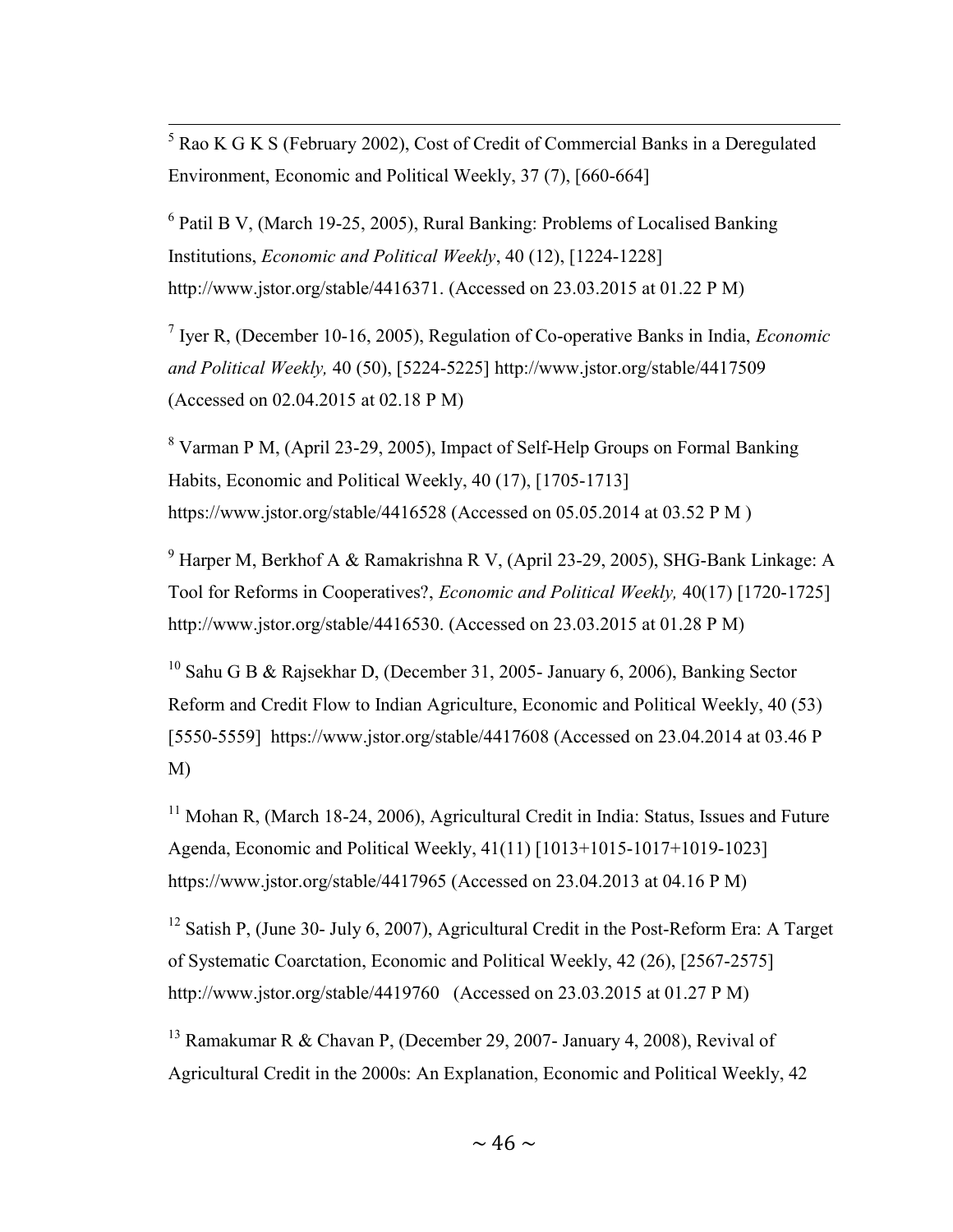(52), [57-63] https://www.jstor.org/stable/40277127 (Accessed on 10.07.2012 at 04.30 P M)

<sup>14</sup> Sharma M & Kumar R, (March 1-7, 2008), Rural Short-Term Co-operative Credit Structure, Economic and Political Weekly, 43 (9), [13-18] http://www.jstor.org/stable/40277197 (Accessed on 02.04.2015 at 02.24 P M)

<sup>15</sup> Ibrahim M S (May, 2011), Operational Performance of Indian Scheduled Commercial Banks- An Analysis, International Journal of Business and management, 6 (5), [120-128] https://pdfs.semanticscholar.org/4e0c/48c933d31bca154d80458d1996f0735e8090.pdf (Accessed on 17.04.2020 at 07.08 A M)

<sup>16</sup> Chavan P, (September-October, 2013), Credit and Capital Formation in Agriculture: A Growing Disconnect, Economic and Political Weekly, 41 (9/10), [59-67] http://www.jstor.org/stable/23611089 (Accessed on 02.04.2015 at 01.13 P M)

<sup>17</sup> Singh P, (November, 2014), Trends of Public and Private Investment in Indian Agriculture: An Inter State Analysis, IOSR Journal of Humanities and Social Science, 19 (11), Ver. VI, [48-58], e-ISSN: 2279-0837,

https://pdfs.semanticscholar.org/3453/f988ec5b6ba3503302cd20f12b38baba7e34.pdf (Accessed on 12.05.2020 at 08.02 A M)

<sup>18</sup> Bhende M J, (September 20-27, 1986), Credit Markets, in Rural South India, Economic and Political Weekly, 21 (38/39), [A119-A124] http://www.jstor.org/stable/4376153 (Accessed on 23.03.2015 at 01.14 P M)

<sup>19</sup> Veerashekharappa, (September 28, 1996), Rural Credit in VIP Districts: A Study in Uttar Pradesh, Economic and Political weekly, 31 (39), [A123-A130] http://www.jstor.org/stable/4404625 (Accessed on 23.03.2015 at 01.07 P M)

<sup>20</sup> Veerashekharappa, (1997), Institutional Finance for Rural Development, Rawat Publications, Jaipur and New Delhi

<sup>21</sup> Das P K & Maiti P, (November 21 – December 4, 1998), Bank Credit, Output and Bank Deposits in West Bengal and Selected States, Economic and Political Weekly, 33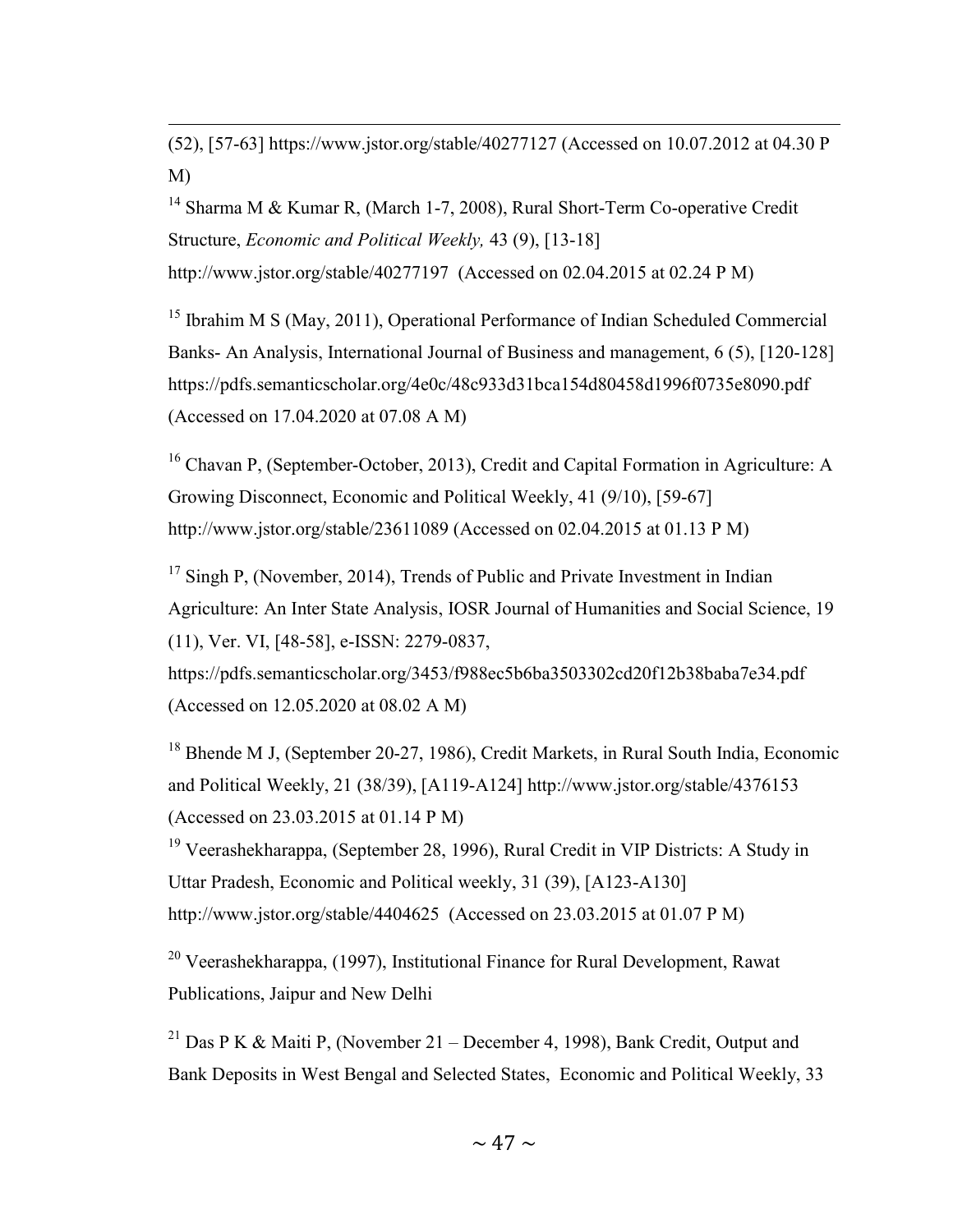(47/48) [3081+3083-3088] https://www.jstor.org/stable/4407420 (Accessed on 23.08.2012 at 03.46 P M)

<sup>22</sup> Rajeev M & Deb S, (November 21 – December 4, 1998), Institutional and Non institutional Credit in Agriculture: Case Study of Hugli District of West Bengal, Economic and Political Weekly, 33 (47/48), [2997-3002] https://www.jstor.org/stable/4407410 (Accessed on 24.08.2012 at 03.44 P M)

<sup>23</sup> Satish P, (March 20-27, 2004), Rural Finance: Role of State and State- Owned Institutions, Economic and Political Weekly, 39 (12) [1321-1322+1324+1326- 1328+1330] https://www.jstor.org/stable/4407410 (Accessed on 21.05.2014 at 03.33 P M)

 $24$  Satish P, (June 30-July 7, 2006), Institutional Credit, Indebtedness and Suicides in Punjab, Economic and Political Weekly, 41 (26), [2754-2761] https;//www.jstor.org/stable/4418404 (Accessed on 23.12.2012 at 03.22 P M)

<sup>25</sup> Chatterjee S & Bhuimali A, (2011), Banking at the Grassroots, Abhijeet Publications, Delhi

<sup>26</sup> Patra R N & Agasty M P, (July-August, 2013), Cooperatives, Agriculture and Rural Development: Role, Issues and Policy Implications, IOSR Journal of Humanities and Social Sciences, 13 (2), [14-25], e-ISSN: 2279-0837,

https://s3.amazonaws.com/academia.edu.documents/32109656/C01321425.pdf (Accessed on 13.04.2020 at 07.15 A M)

<sup>27</sup> Narayanasamy P, (April, 2018), A Study on Performance Evaluation of Refinance Operation of NABARD in Sivagangai District, Tamil Tadu, Shanlax International Journal of Arts, Science and Humanities, 5 (4), [111+222+250-253+333] https://www.shanlax.com/wp-content/uploads/SIJ\_ASH\_V5\_N4\_044.pdf (Accessed on

27.01.2020 at 12.48 P M)

<sup>28</sup> Shetty S L, (August, 1978), Performance of Commercial Banks since Nationalisation of Major Banks: Promise and Reality, Economic and Political Weekly, 13 (31/33), [1407- 1411+1413-1415+1417+1419-1421+1423-1425+1427-1429+1431-1439+1441-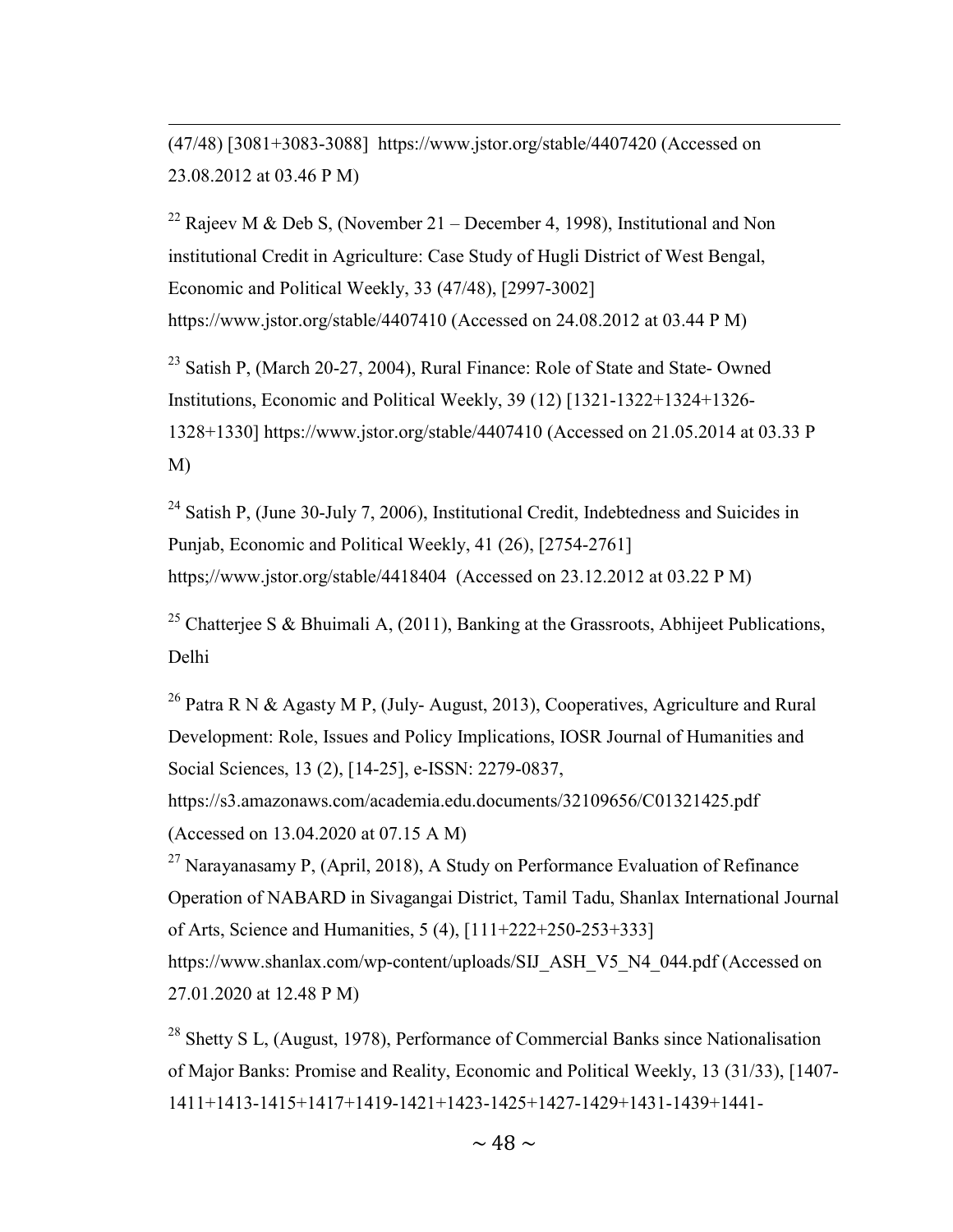1443+1445-1451] https://www.jstor.org/stable/4366871 (Accessed on 23.04.2013 at 03.52 P M)

<sup>29</sup> Velayudham T K & Sankarnarayanan V, (September 22, 1990), Regional Rural Banks and Rural Credit: Some Issues, Economic and Political Weekly, 25 (38), [2157- 2159+2161-2164] https://www.jstor.org/stable/4396780 (Accessed on 23.04.2013 at 05.33 P M)

<sup>30</sup> Desai B M & Namboodiri N V, (December 19-26, 1992), Performance of Institutional Finance for Agricultural Development, Economic and Political Weekly, 27 (51/52), [A190-A196] https://www.jstor.org/stable/4399244 (Accessed on 10.07.2012 at 04.05)  $31$  Agarwal K P, Puhazhendhi V & Satyasai K J S, (October, 1997), Gearing Rural Credit

for the Twenty- First Century, Economic and Political Weekly, 32 (42), [2717- 2719+2721+2723-2735+2727-2728] https://www.jstor.org/stable/4405982 (Accessed on 11.11.2019 at 11.53 P M)

<sup>32</sup> Puhazhendhi V & Jayaraman B, (January 16-29, 1999), Rural Credit Delivery: Performance and Challenges before Banks, Economic and Political Weekly, 34 (3/4), [175-177+179-182] https://www.jstor.org/stable/4407579 (Accessed on 23.04.2013 at 04.47 P M)

<sup>33</sup> Basu P, (September 10-16, 2005), A Financial System for India's Poor, Economic and Political Weekly, 40 (37), [4008-4012] https://www.jstor.org/stable/4417132 (Accessed on 11.11.2019 at 12.08 P M)

 $34$  Vallabh G & Chatrath S, (February, 2006), Role of Banks in Agriculture and Rural Development, The Chartered Accountant, [1122-1130]

<sup>35</sup> Desai B M, (February 25- March 3, 2006), Investment Credit to Agriculture, Economic and Political Weekly, 41 (8), [693-696] https://www.jstor.org/stable/4417868 (Accessed on 15.11.2019 at 02.48 P M)

<sup>36</sup> Reddy A A, (March 18-24, 2006), Productivity Growth in Regional Rural Banks, Economic and Political Weekly, 41 (11), [1079-1086]

https://www.jstor.org/stable/4417973 (Accessed on 23.04.2013 at 04.37 P M)

 $\sim$  49  $\sim$